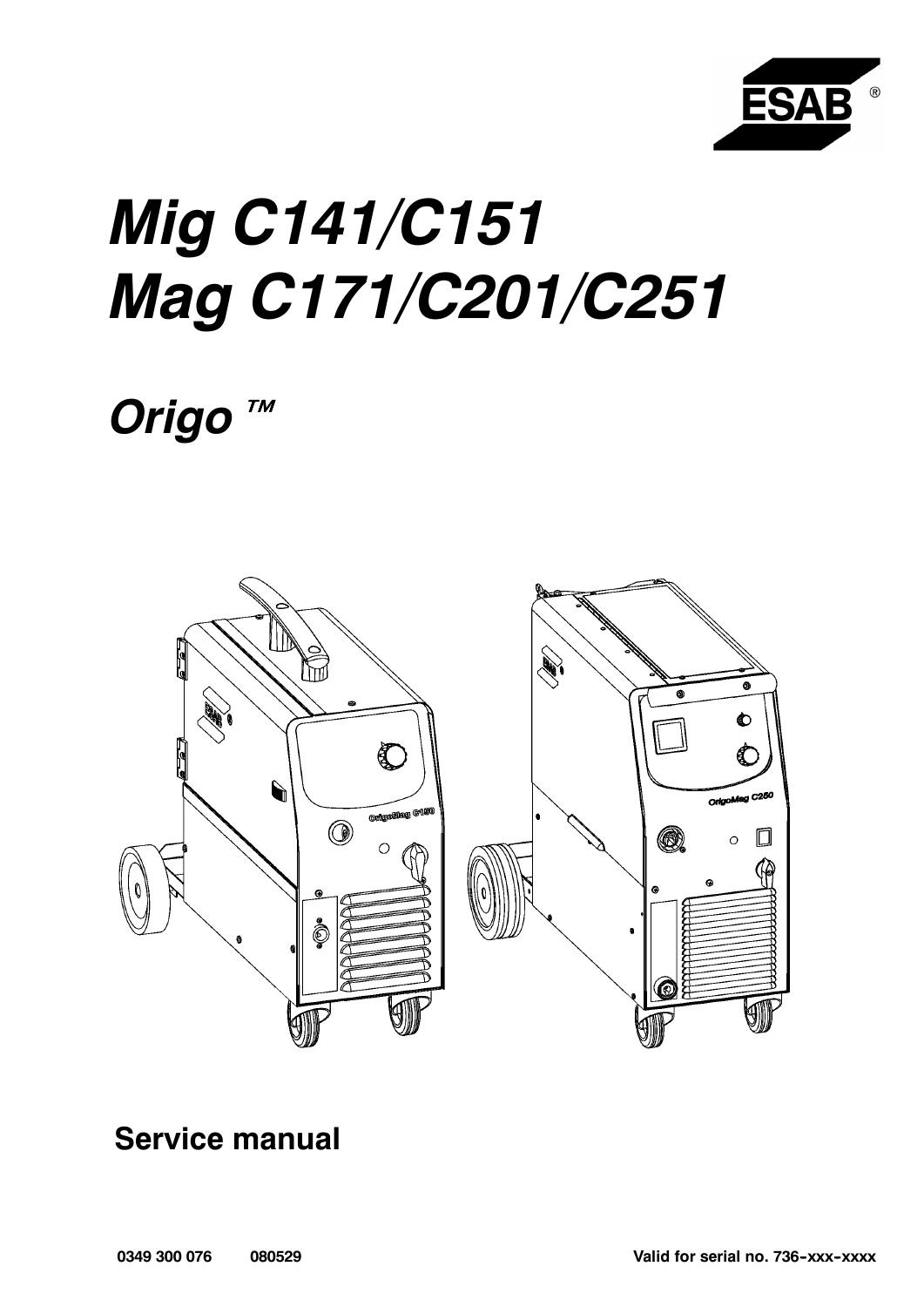|                                                        | 4            |
|--------------------------------------------------------|--------------|
|                                                        | 4            |
|                                                        | 5            |
|                                                        | 7            |
|                                                        | 7            |
|                                                        | 8            |
|                                                        | $\mathbf{9}$ |
|                                                        | 10           |
|                                                        | 10           |
|                                                        | 11           |
|                                                        | 11           |
|                                                        | 11           |
|                                                        | 11           |
|                                                        | 12           |
|                                                        | 13           |
|                                                        | 13           |
|                                                        | 15           |
|                                                        | 16           |
|                                                        | 17           |
|                                                        | 17           |
|                                                        | 19           |
|                                                        | 19           |
| AP1:3,4,5 Start / Stop, Thermal overload, Spot welding | 20           |
|                                                        | 21           |
|                                                        | 21           |
|                                                        | 22           |
|                                                        | 23           |
|                                                        | 24           |
|                                                        | 24           |
|                                                        | 26           |
|                                                        | 27           |
|                                                        | 27           |
|                                                        | 27           |
|                                                        | 27           |
|                                                        | 28           |
|                                                        | 28           |
|                                                        | 29<br>30     |
|                                                        |              |
|                                                        |              |
|                                                        | 30           |
|                                                        | 31           |
|                                                        | 32           |
|                                                        | 32           |
| Thermal switch (thermostat) replacement procedure      | 32           |
|                                                        | 33           |
|                                                        | 33           |
|                                                        | 35           |
|                                                        | 35           |
|                                                        | 35           |
|                                                        | 37           |
|                                                        | 38           |
|                                                        | 38           |
|                                                        | 39           |
|                                                        | 40<br>40     |
|                                                        | 40           |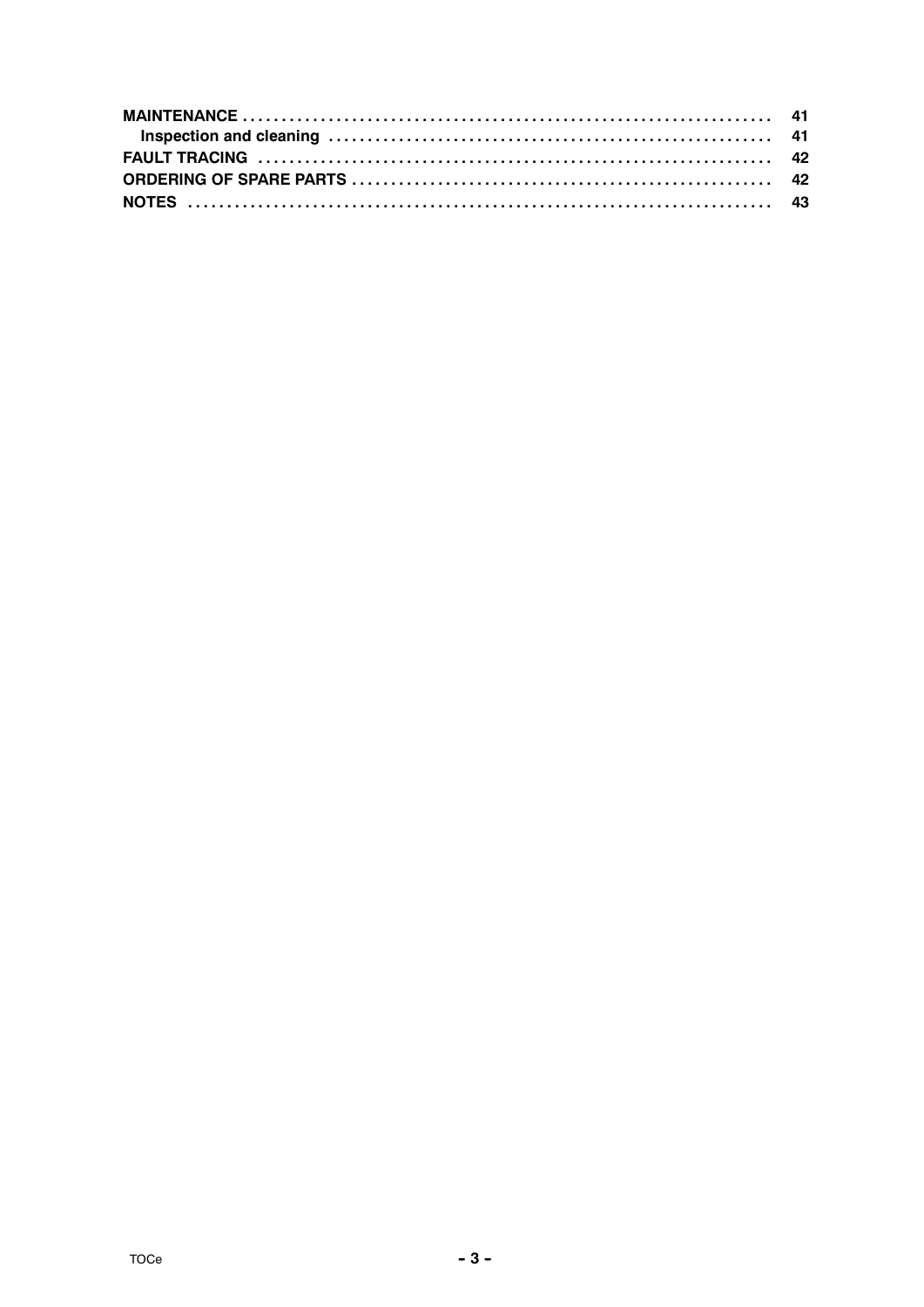### READ THIS FIRST

Maintenance and repair work should be performed by an experienced person, and electrical work only by a trained electrician. Use only recommended replacement parts.

This service manual is intended for use by technicians with electrical/electronic training for help in connection with fault-tracing and repair.

Use the wiring diagram as a form of index for the description of operation. The circuit board is divided into numbered blocks, which are described individually in more detail in the description of operation. All component names in the wiring diagram are listed in the component description.

This manual contains details of all design changes that have been made up to and including May 2008.

The OrigoTM Mig C141/C151, Mag C171/C201/C251 are designed and tested in accordance with international and European standard IEC/EN 60974-1 and EN 60974-10.

On completion of service or repair work, it is the responsibility of the person(s) etc. performing the work to ensure that the product does not depart from the requirements of the above standard.

### INTRODUCTION

OrigoTM Mig C141/C151, Mag C171/C201/C251 are step controlled power sources in a compact design, intended for welding with solid steel, stainless steel or aluminium wire as well as tubular wire with or without shielding gas.

The possibility of welding with homogeneous wire/shielding gas and welding with gasless tubular wire is obtained by switching the  $+$  and  $-$  connections on the switching terminal by the wire feed unit.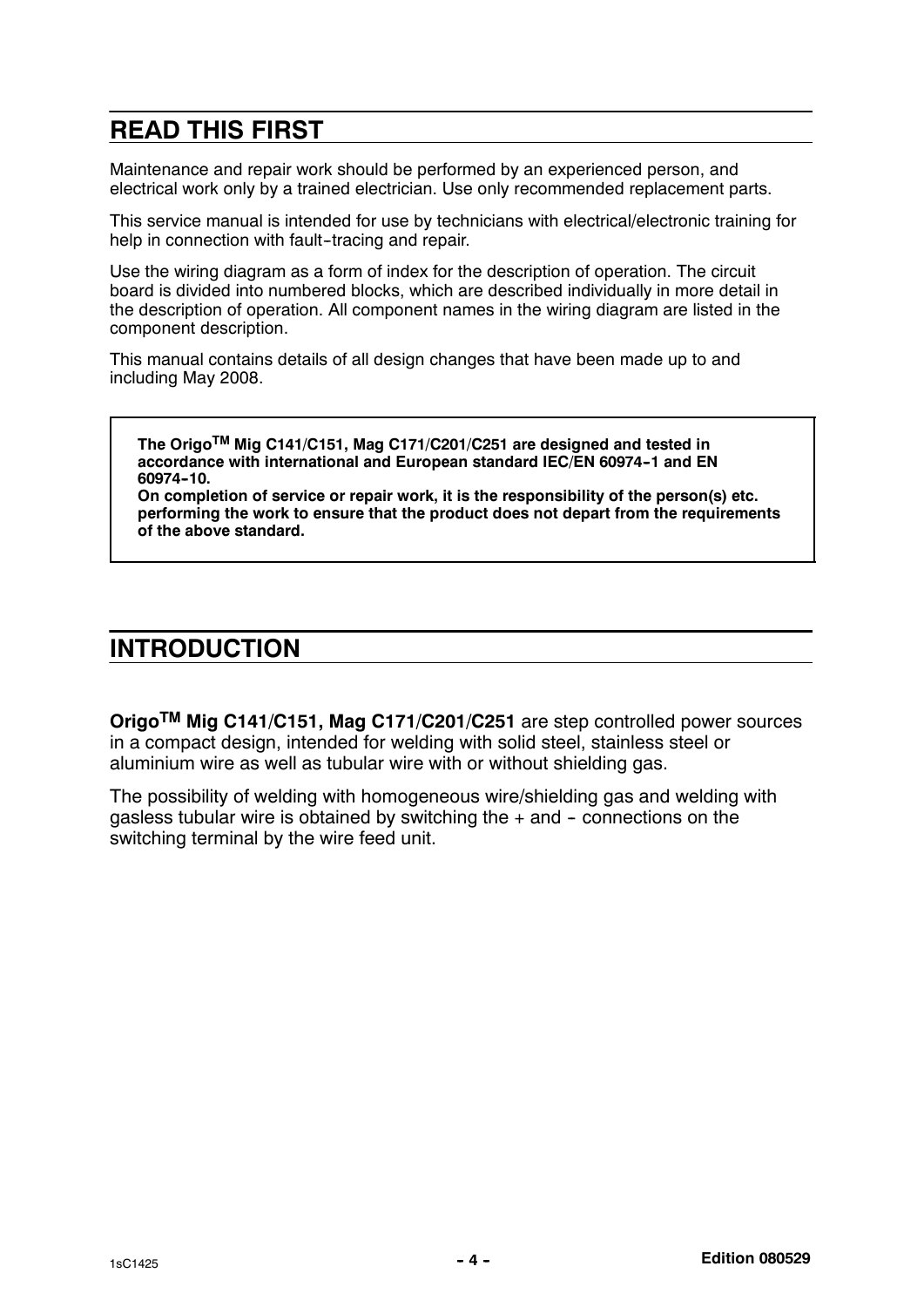## TECHNICAL DATA

|                                                                      | Origo™ Mig C141<br>Origo™ Mig C151                              |                                                                 | Origo™ Mag C171                                                      |  |
|----------------------------------------------------------------------|-----------------------------------------------------------------|-----------------------------------------------------------------|----------------------------------------------------------------------|--|
| Voltage                                                              | 220-230V, 1~50/60Hz                                             | 220-230V, 1~50/60Hz                                             | 220-230V, 1~50/60Hz                                                  |  |
| Permissible load at<br>100% duty cycle                               | 42A/16,1V                                                       |                                                                 | 76A/17,8V                                                            |  |
| 60 % duty cycle                                                      | 54A/16,7V                                                       | 87A/18,3V                                                       | 98A/18,9V                                                            |  |
| @ % duty cycle                                                       | 83A/18,2V @ 25%                                                 | 95A/18,7V @ 50%                                                 | 155A/21,7V @ 25%                                                     |  |
| 20 % duty cycle                                                      | 100A/17,0V                                                      | 150A/16,0V                                                      | 170A/21,0V                                                           |  |
| Setting range (DC)                                                   | 35A/15,7V-83A/18,2V<br>(130A/13,4)                              | 30A/15,5V-95A/18,7V<br>(150A/16,0V)                             | 30A/15,5V-155A/21,7<br>V(170A/21,0)                                  |  |
| Open circuit voltage                                                 | 18,7-25,1V                                                      | 17,3-24,3V                                                      | 22,4-44,5V                                                           |  |
| Open circuit power                                                   | 75W                                                             | 110W                                                            | 270W                                                                 |  |
| Power factor at max load                                             | 0,91                                                            | 0,92                                                            | 0,91                                                                 |  |
| <b>Control voltage</b>                                               | 220-230V, 50/60Hz                                               | 220-230V, 50/60Hz                                               | 42V, 50/60Hz                                                         |  |
| Wire feed speed                                                      | $2,0-14m/min$<br>$2,0-14m/min$                                  |                                                                 | $1,0-17m/min$                                                        |  |
| <b>Burnback time</b>                                                 |                                                                 |                                                                 | $0,02-0,25s$                                                         |  |
| <b>Spot welding</b>                                                  |                                                                 |                                                                 | $0, 2 - 2, 5s$                                                       |  |
| <b>Welding gun connection</b>                                        | fixed                                                           | fixed                                                           | <b>EURO</b>                                                          |  |
| Wire dimension range                                                 | $0,6 - 0,8$ (Fe)<br>$1,0$ (Al)<br>$0,8$ (cored)<br>$0,8$ (CuSi) | $0,6 - 0,8$ (Fe)<br>$1,0$ (Al)<br>$0,8$ (cored)<br>$0,8$ (CuSi) | $0,6 - 0,8$ (Fe)<br>1,0(Al)<br>$0,8$ (cored)<br>$0, 8 - 1, 0$ (CuSi) |  |
| Max diameter/weight<br>of wire bobin                                 | 200mm/5kg<br>200mm/5kg                                          |                                                                 | 300mm/15kg                                                           |  |
| <b>Dimensions Ixwxh</b>                                              | 650x300x550                                                     | 650x300x550                                                     | 860x420x730                                                          |  |
| Weight                                                               | $25$ kg                                                         | 37,5kg                                                          | 59kg                                                                 |  |
| <b>Operating temperature</b>                                         | $-10 \div +40$ <sup>o</sup> C                                   | $-10 \div +40$ <sup>o</sup> C                                   | $-10 \div +40$ <sup>o</sup> C                                        |  |
| <b>Enclosure class</b>                                               | <b>IP 23</b><br><b>IP 23</b><br><b>IP 23</b>                    |                                                                 |                                                                      |  |
| <b>Application classifica-</b><br>$ \mathsf{S} $<br>S<br> S <br>tion |                                                                 |                                                                 |                                                                      |  |

|                                        | Origo™ Mag C201                      | Origo™ Mag C251                      |
|----------------------------------------|--------------------------------------|--------------------------------------|
| Voltage                                | 220-230V, 1~50/60Hz                  | 220-230V, 1~50/60Hz                  |
| Permissible load at<br>100% duty cycle | 90A/18,5V                            | 110A/19.5V                           |
| 60 % duty cycle                        | 115A19,7V                            | 140A/21,0V                           |
| $@$ % duty cycle                       | 185A/23,3V @ 23%                     | 200A/24,0V @ 30%                     |
| 20 % duty cycle                        | 200A/23.0V                           | 250A/21,0V                           |
| Setting range (DC)                     | 30A/15,5V-185A/23,3V<br>(200A/23,0V) | 40A/16,0V-200A/24,0V<br>(250A/21,0V) |
| Open circuit voltage                   | 19,6-44,9V                           | 19,0-41,5V                           |
| Open circuit power                     | 120W                                 | 200W                                 |
| <b>Power factor</b> at max load        | 0.89                                 | 0,92                                 |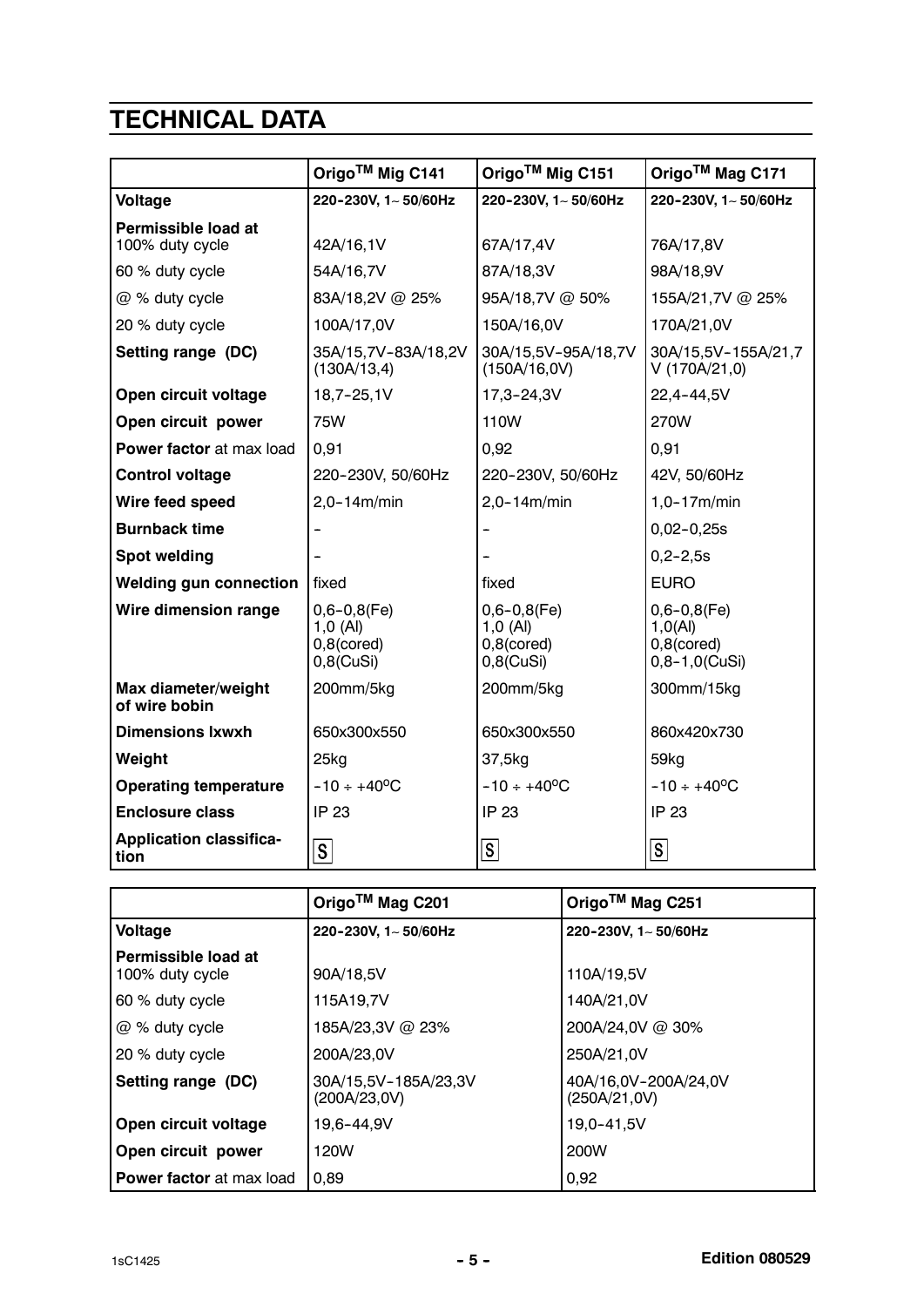| <b>Control voltage</b>                 | 42V, 50/60Hz                                                           | 42V, 50/60Hz                                                                        |
|----------------------------------------|------------------------------------------------------------------------|-------------------------------------------------------------------------------------|
| Wire feed speed                        | $1,0-17m/min$                                                          | $1,9 - 19m/min$                                                                     |
| <b>Burnback time</b>                   | $0,02-0,25s$                                                           | $0 - 0.25s$                                                                         |
| <b>Spot welding</b>                    | $0, 2 - 2, 5s$                                                         | $0, 2 - 2, 5s$                                                                      |
| <b>Welding gun connection</b>          | <b>EURO</b>                                                            | <b>EURO</b>                                                                         |
| Wire dimension range                   | $0,6-1,0$ (Fe)<br>1,0(Al)<br>$0, 8 - 1, 0$ (cored)<br>$0,8-1,0$ (CuSi) | $0,6-1,2$ (Fe)<br>$1, 0 - 1, 2(A)$<br>$0, 8 - 1, 2$ (cored)<br>$0, 8 - 1, 0$ (CuSi) |
| Max diameter/weight<br>of wire bobin   | 300mm/15kg                                                             | 300mm/15kg                                                                          |
| <b>Dimensions Ixwxh</b>                | 860x420x730                                                            | 860x420x730                                                                         |
| Weight                                 | 68kg                                                                   | 94kg                                                                                |
| <b>Operating temperature</b>           | $-10 \div +40^{\circ}$ C                                               | $-10 \div +40$ <sup>o</sup> C                                                       |
| <b>Enclosure class</b>                 | IP 23                                                                  | IP 23                                                                               |
| <b>Application classifica-</b><br>tion | S.                                                                     | S                                                                                   |

#### Duty cycle

The duty cycle refers to the time as a percentage of a ten--minute period that you can weld at a certain load without overloading.

#### Enclosure class

The IP code indicates the enclosure class, i. e. the degree of protection against penetration by solid objects or water. Equipment marked IP23 is designed for indoor and outdoor use.

### Application class

The symbol indicates that the power source is designed for use in areas with increased electrical hazard.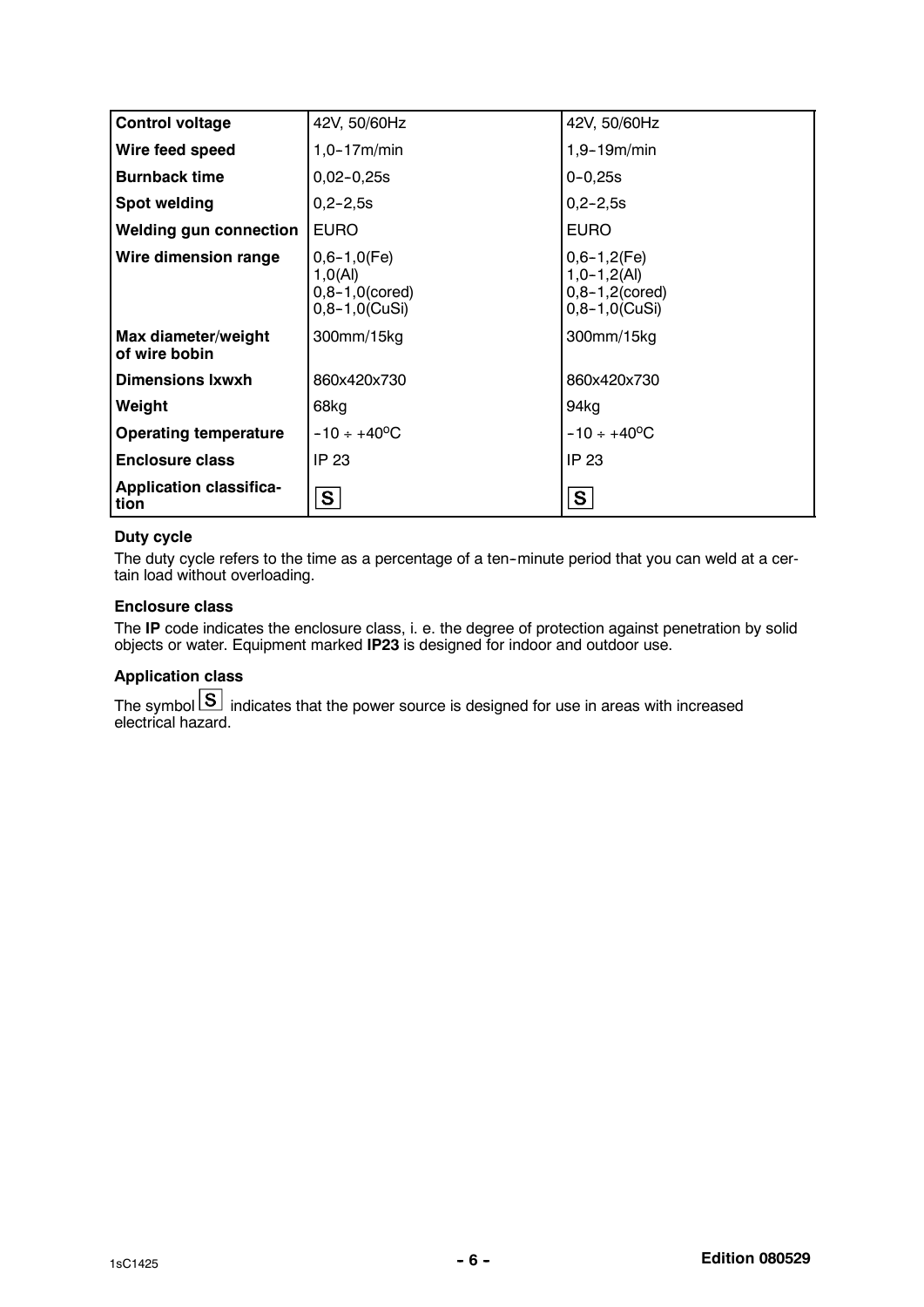# WIRING DIAGRAM, Mig C141 / C151

### Component description

| FSI             | <b>WARNING !</b><br><b>STATIC ELECTRICITY can damage circuit</b><br>boards and electronic components.<br>Observe precautions for handling electrostatic<br>sensitive devices.<br>Use proper static-proof bags and boxes. |  |
|-----------------|--------------------------------------------------------------------------------------------------------------------------------------------------------------------------------------------------------------------------|--|
| AP <sub>1</sub> | Circuit board                                                                                                                                                                                                            |  |
| C1, C2, C3      | Capacitor 0,1uF/250V                                                                                                                                                                                                     |  |
| C <sub>4</sub>  | Capacitor 47uF/275V                                                                                                                                                                                                      |  |
| C <sub>5</sub>  | Capacitor 2,2uF/300V                                                                                                                                                                                                     |  |
| CO              | Capacitor, C140: 33mF/40V, C150: 68mF/40V                                                                                                                                                                                |  |
| EV <sub>1</sub> | Fan                                                                                                                                                                                                                      |  |
| KM <sub>1</sub> | Contactor 230V, 50-60Hz                                                                                                                                                                                                  |  |
| L1              | Inductor                                                                                                                                                                                                                 |  |
| <b>M1</b>       | Feed unit motor                                                                                                                                                                                                          |  |
| QF <sub>1</sub> | Switch, ON/OFF and<br>C141: 4-step welding voltage selector<br>C151: 7-step welding voltage selector                                                                                                                     |  |
| <b>R13</b>      | Potentiometer, wire feed speed (placed on AP1)                                                                                                                                                                           |  |
| R01, R02        | Resistor $15\Omega/20W$                                                                                                                                                                                                  |  |
| R1              | Resistor $100k\Omega/2W$                                                                                                                                                                                                 |  |
| <b>RO</b>       | Resistor 15Ω/20W                                                                                                                                                                                                         |  |
| ST <sub>1</sub> | Thermal switch, operates at 150°C (C141) or at 130°C (C151).<br>Thermal switch is mounted on the inductor.                                                                                                               |  |
| TC <sub>2</sub> | Transformer for $CO2$ heater, accessory                                                                                                                                                                                  |  |
| TM1             | Main transformer                                                                                                                                                                                                         |  |
| V <sub>1</sub>  | Diode bridge                                                                                                                                                                                                             |  |
| V <sub>2</sub>  | Diode bridge                                                                                                                                                                                                             |  |
| VH              | LED yellow indication, thermal overload                                                                                                                                                                                  |  |
| <b>XTP</b>      | Main welding current contact, single - pole                                                                                                                                                                              |  |
| <b>XT1, XT4</b> | <b>Terminal block</b>                                                                                                                                                                                                    |  |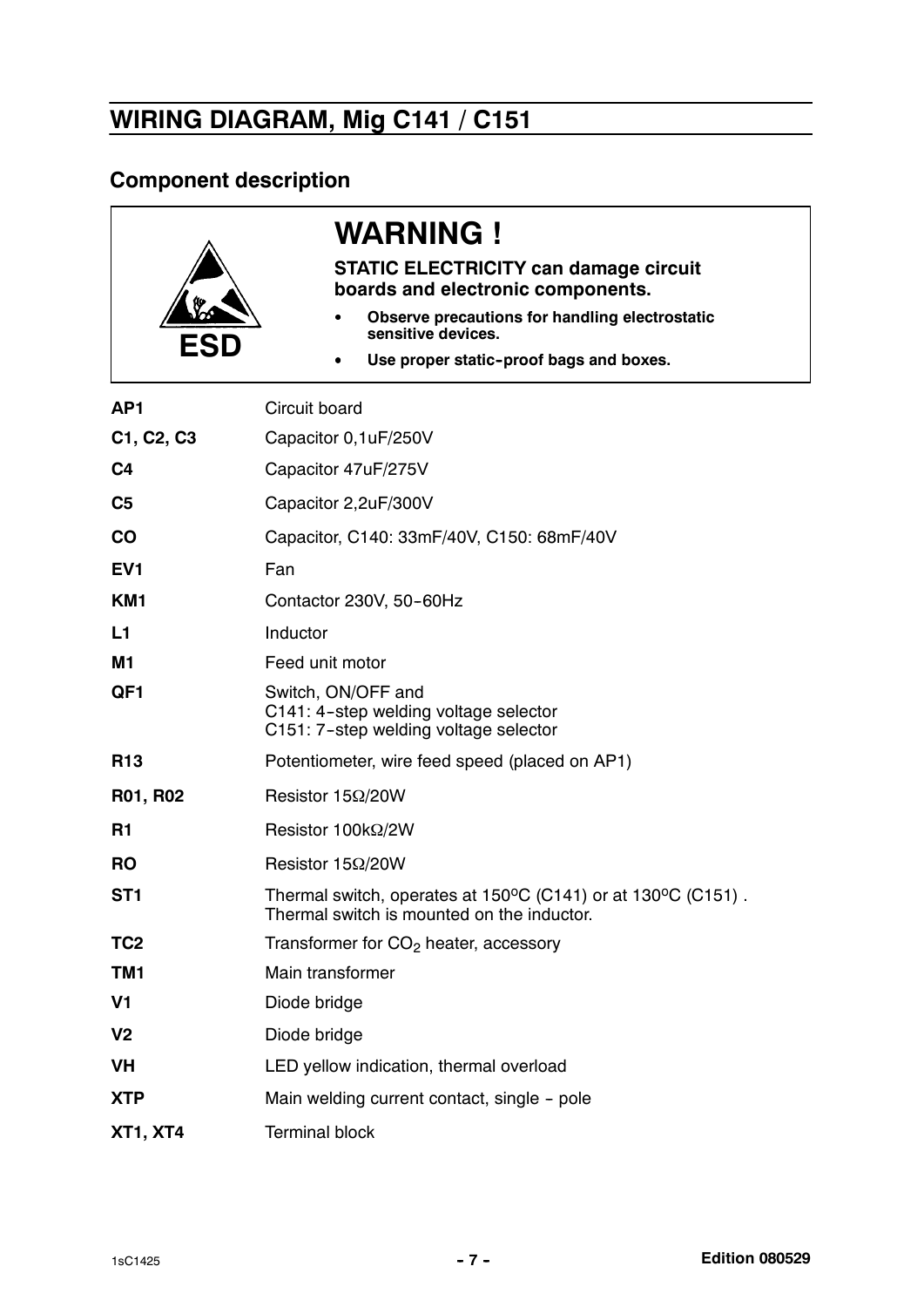

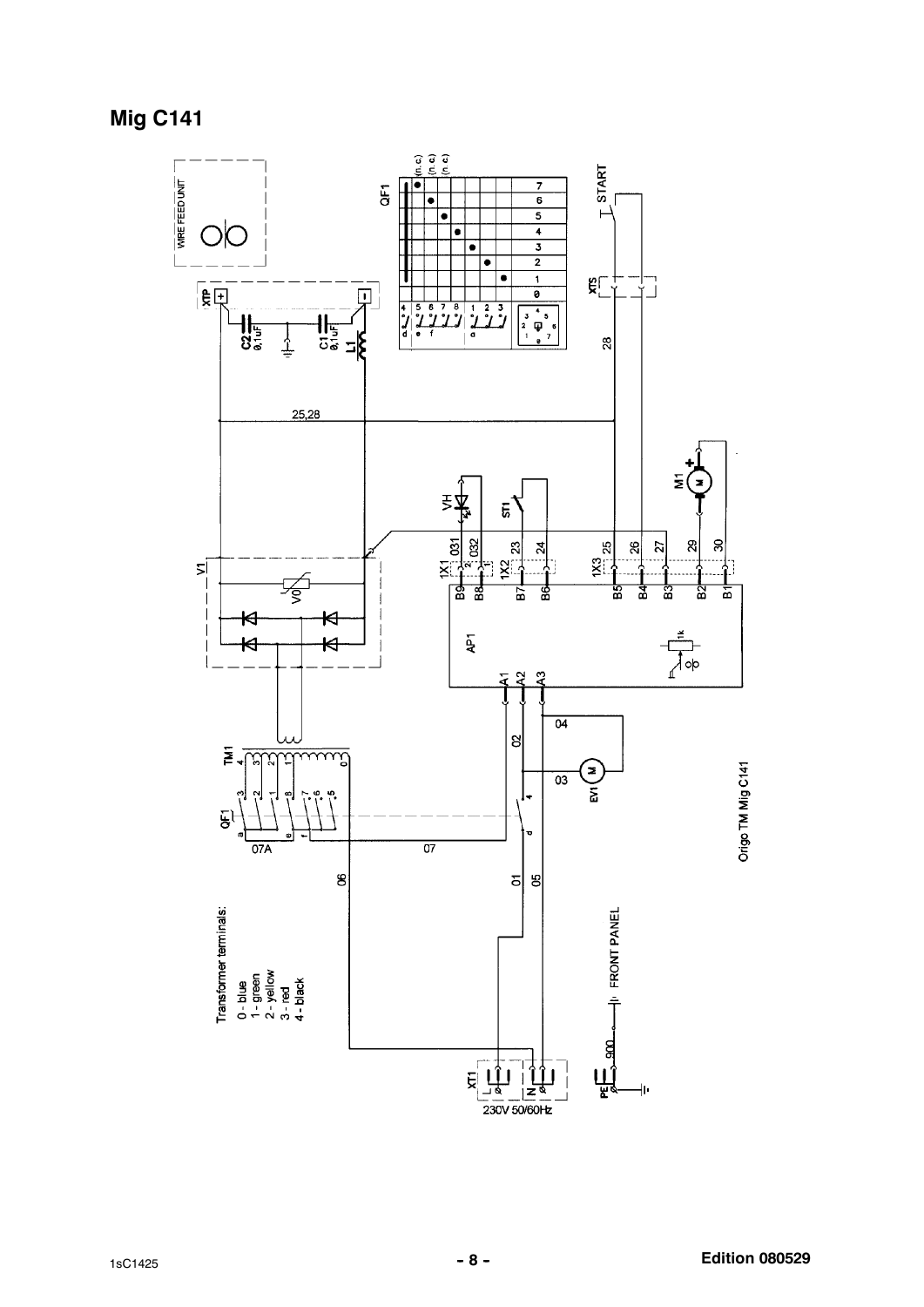**Mig C151** 

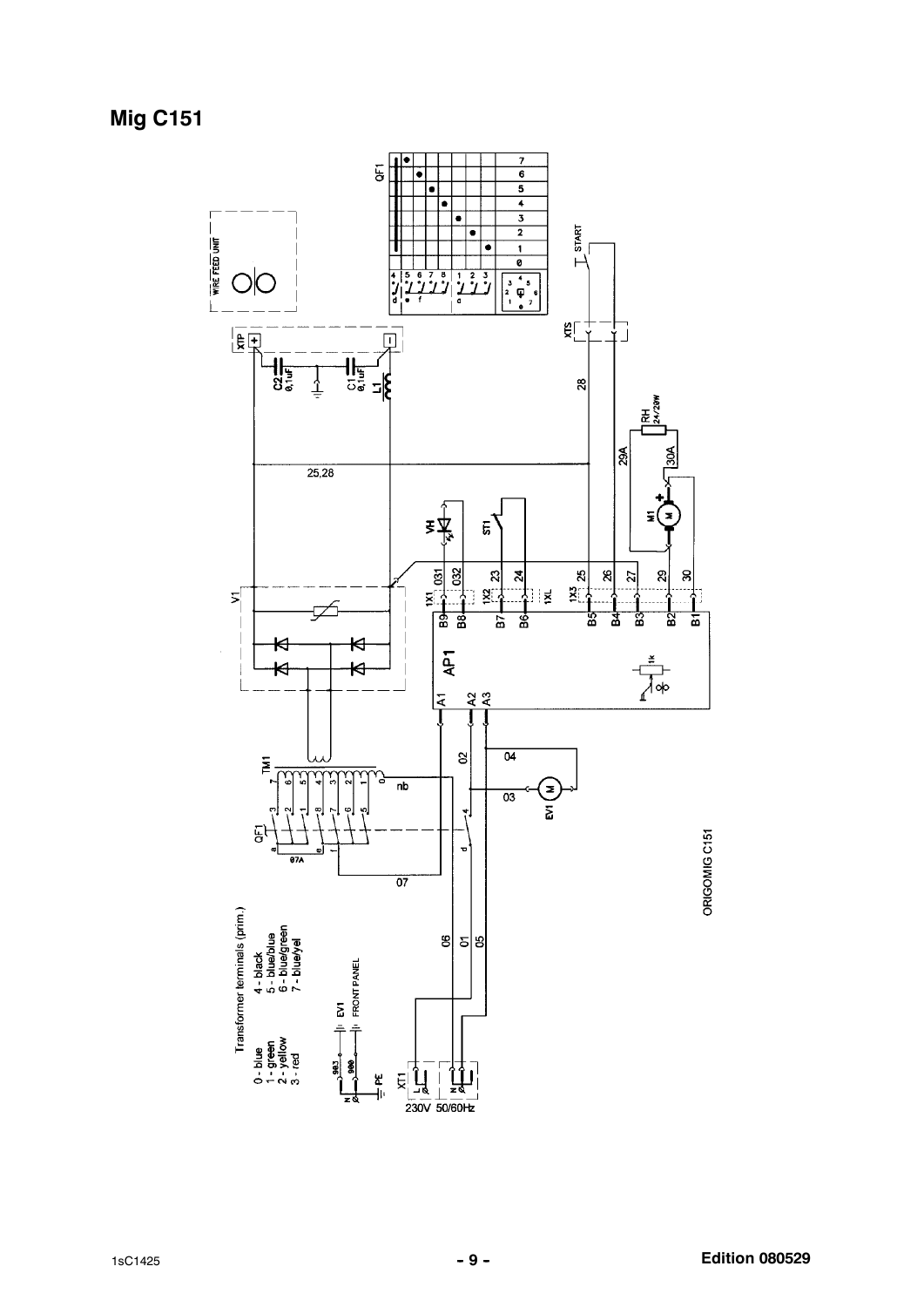### **DESCRIPTION OF OPERATION**

### **AP1 Control board**

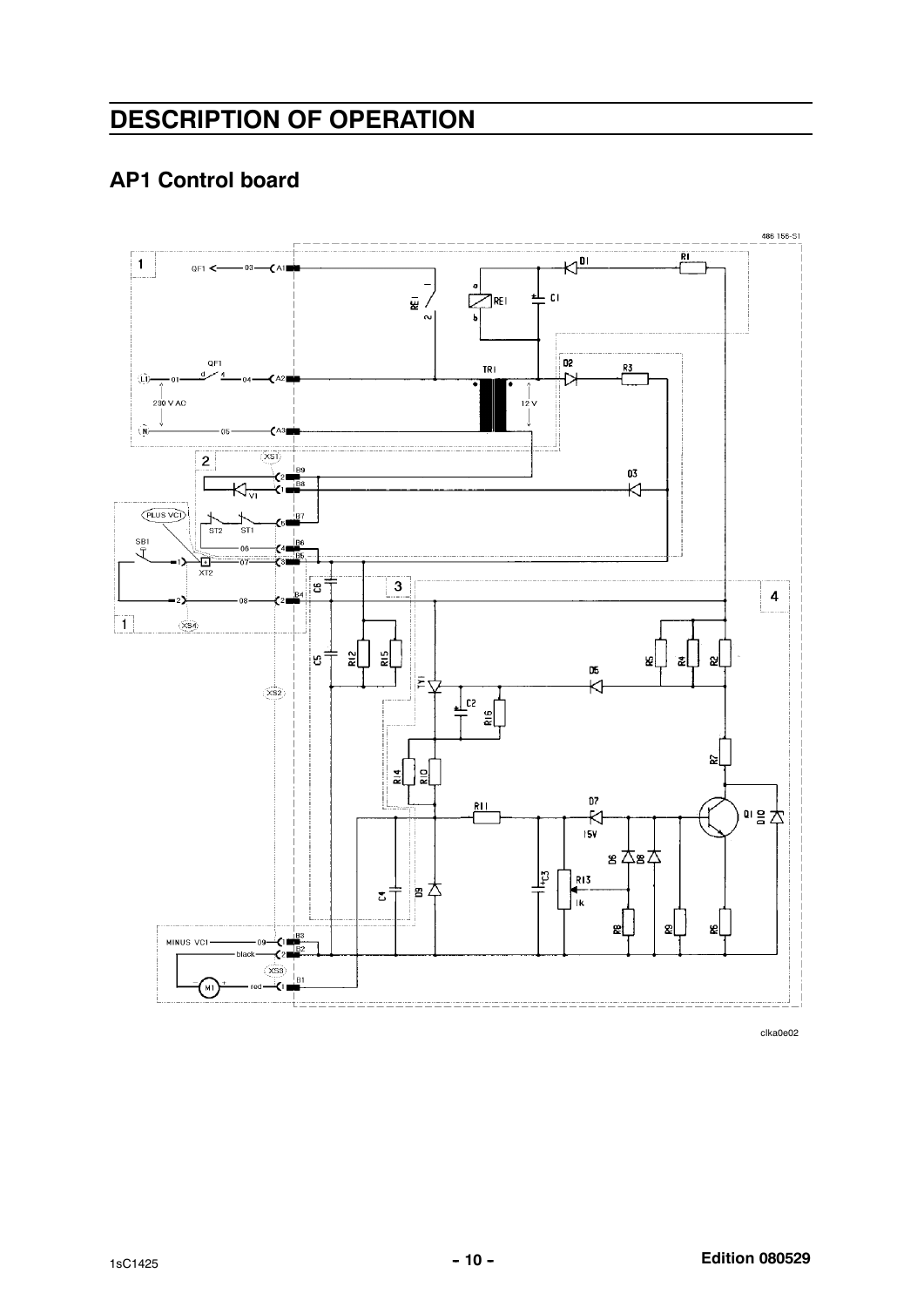### AP1:1 Control circuit

Pressing trigger switch SB1 on the welding torch energises relay RE1 from control power transformer TR1. The contacts on the relay connect main transformer TM1 to the mains power supply.

The power supply to RE1 is half-wave rectified by D1. Resistor R1 is connected in series with the relay and drops the voltage to it. Capacitor C1  $(220\mu)$  smoothes the voltage. It also delays the drop-off of relay RE1 by about 25 ms, to provide a burnback time.

#### AP1:2 Thermal overload cutout

In the event of a thermal overload, thermal overload cutout ST1 interrupts the secondary circuit from TR1, causing relay RE1 to drop off and de-energising the welding circuit. When not operated (i.e. with closed contacts), the cutouts short-circuit inputs B6 and B7.

Operation of either of the cutouts is indicated by LED V1. Interruption of the cutout circuit energises the LED via D2, R3 and D3. D2 is a half--wave rectifier, R3 limits the current through the LED and D3 protects it against reverse voltage.

#### AP1:3 RFI suppression and base load resistors

Capacitors C4 - C6 protect against RFI. Resistors R12 and R15 provide a minimum base load for the rectifier bridge: in addition, they act as discharge resistors for the capacitors.

### AP1:4 Motor drive circuit

The wire feed motor is powered by the rectified secondary voltage from main transformer TM1.

Pressing the welding torch trigger switch SB1 provides a supply to thyristor TY1 via contact B4 from the positive side of the main power rectifier VC1. Resistors R10 and R14 limit the motor starting current: excessive starting current would demagnetise the motor. D9 is a squelch diode protecting against back--emf from the motor.The ignition circuit for TY1 consists of R2, R4, R5, D5 and C2.

When Q1 is not conducting, operation of the circuit is as follows: If the voltage at B4 exceeds the motor voltage, C2 charges via R2, R4 and R5. When the voltage on C2 reaches the trigger voltage  $(0.5 - 1.5 V)$ , thyristor TY1 fires. This means that TY1 conducts each half-cycle when Q1 is not conducting.

D5 protects C2 against negative voltage when Q1 conducts.

#### Motor voltage control

C3, R11 and potentiometer R13 form a low-pass filter circuit for the motor supply. R13 picks off a suitable fraction of the motor voltage for connection to the base of Q1 via diode D6. Q1 starts to conduct at a bases voltage of 0.7 V. C2 charges more slowly, which means that thyristor TY1 fires later. Motor voltage is lowest when R13 is in its upper position, the minimum position. The base voltage is then high and Q1 conducts. The charging time for C2 becomes so long that thyristor TY1 misses some half cycles, firing only (for example) on every third cycle.

When R13 is in its lower ( $=$  maximum) position, the base voltage on Q1 is low and Q1 does not conduct. In this state, zener diode D7 determines the maximum motor voltage.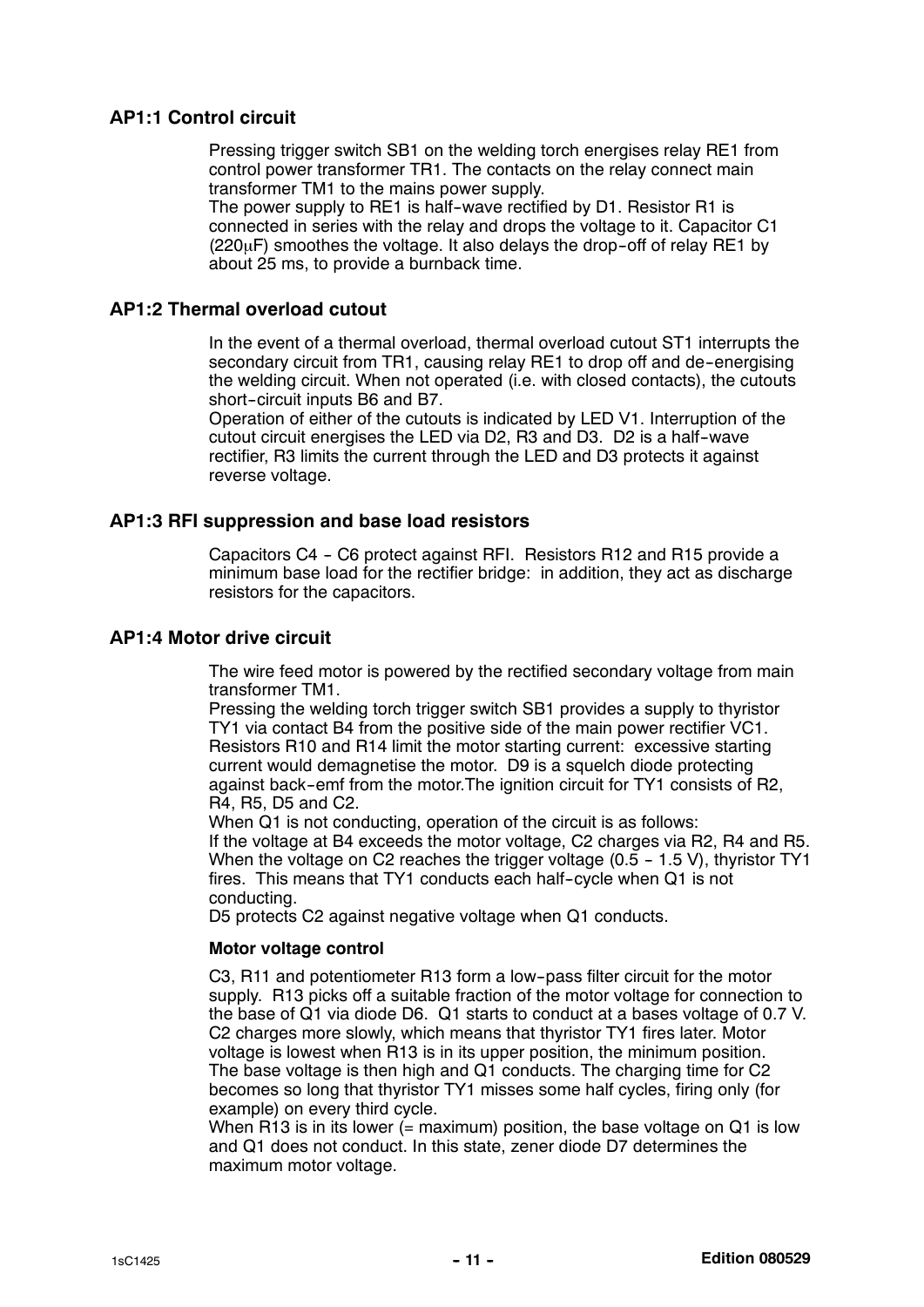

### AP1 - Mig C141 / C151 component positions

clka0e03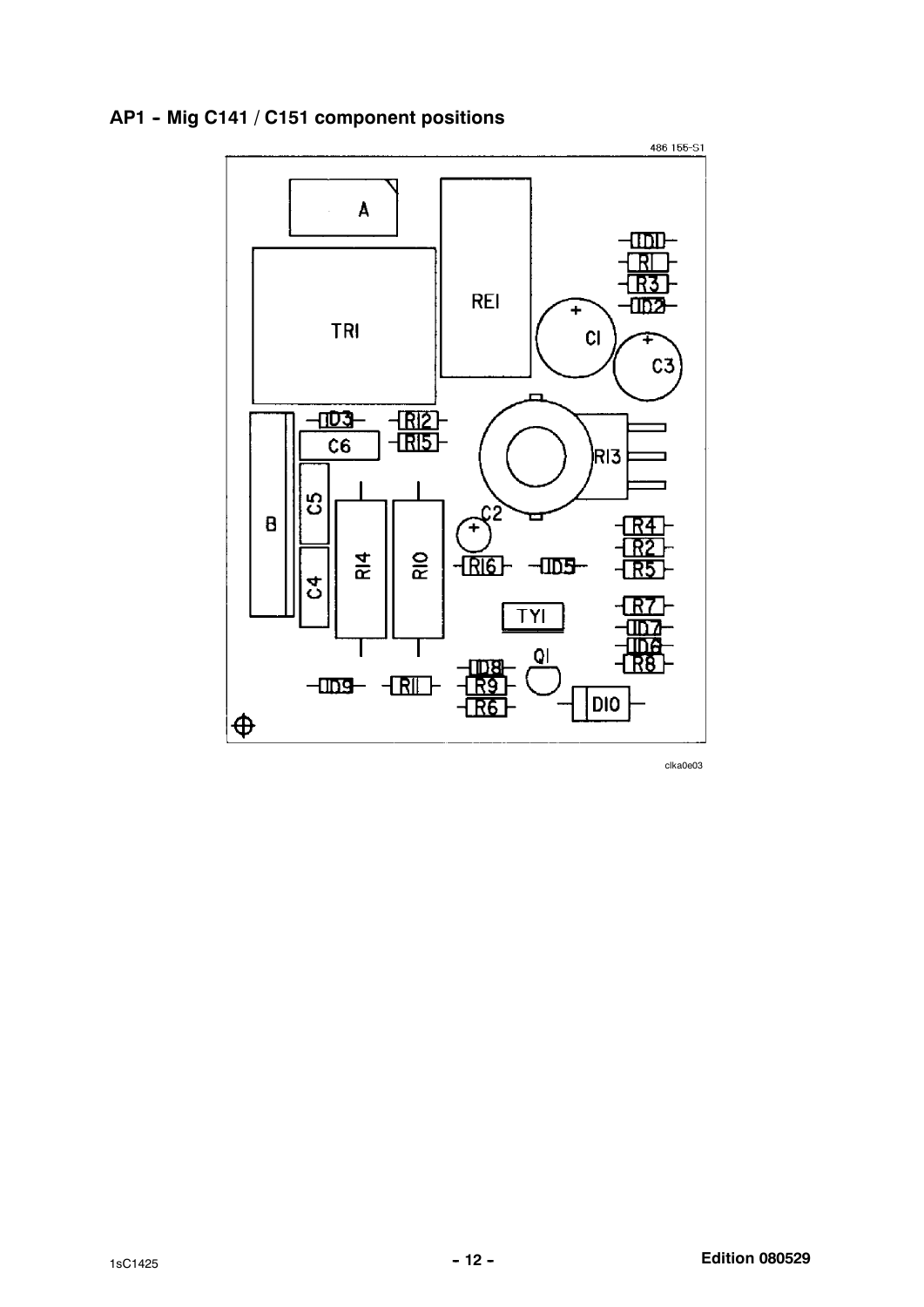# WIRING DIAGRAM, Mag C171 / C201

### Component description

| <b>ESD</b>      | <b>WARNING !</b><br><b>STATIC ELECTRICITY can damage circuit</b><br>boards and electronic components.<br>Observe precautions for handling electrostatic<br>sensitive devices.<br>Use proper static-proof bags and boxes. |  |
|-----------------|--------------------------------------------------------------------------------------------------------------------------------------------------------------------------------------------------------------------------|--|
| AP <sub>1</sub> | Circuit board                                                                                                                                                                                                            |  |
| AP <sub>2</sub> | Digital instrument, accessory                                                                                                                                                                                            |  |
| C1, C2, CVS     | Capacitor 0,1uF/250V                                                                                                                                                                                                     |  |
| EV <sub>1</sub> | Fan                                                                                                                                                                                                                      |  |
| KM <sub>1</sub> | Contactor 42V, 50-60Hz                                                                                                                                                                                                   |  |
| L1              | Inductor                                                                                                                                                                                                                 |  |
| L2, L3          | Ferrite core                                                                                                                                                                                                             |  |
| LF <sub>1</sub> | Lamp, white, On/Off, 230V                                                                                                                                                                                                |  |
| M <sub>1</sub>  | Feed unit motor                                                                                                                                                                                                          |  |
| QF <sub>1</sub> | Switch, ON/OFF                                                                                                                                                                                                           |  |
| QF <sub>2</sub> | Switch, 8-step welding voltage selector for C171<br>12-step welding voltage selector for C201                                                                                                                            |  |
| <b>RO</b>       | Resistor $15\Omega/20W$                                                                                                                                                                                                  |  |
| <b>RVS</b>      | Resistor                                                                                                                                                                                                                 |  |
| RP1             | Potentiometer, wire feed speed                                                                                                                                                                                           |  |
| RP <sub>2</sub> | Potentiometer with switch, spot welding                                                                                                                                                                                  |  |
| RI              | Shunt, accessory                                                                                                                                                                                                         |  |
| <b>RL</b>       | Resistor                                                                                                                                                                                                                 |  |
| ST <sub>1</sub> | C171:<br>Thermal switch, operates at 150°C. Thermal switch is mounted on the<br>inductor.<br>C201:<br>Thermal switch, operates at 130°C. Thermal switch is mounted on the<br>transformer.                                |  |
| TC <sub>1</sub> | Control transformer                                                                                                                                                                                                      |  |
| TC <sub>2</sub> | Transformer for $CO2$ heater, accessory                                                                                                                                                                                  |  |
| TC <sub>3</sub> | Transformer for digital instrument, accessory                                                                                                                                                                            |  |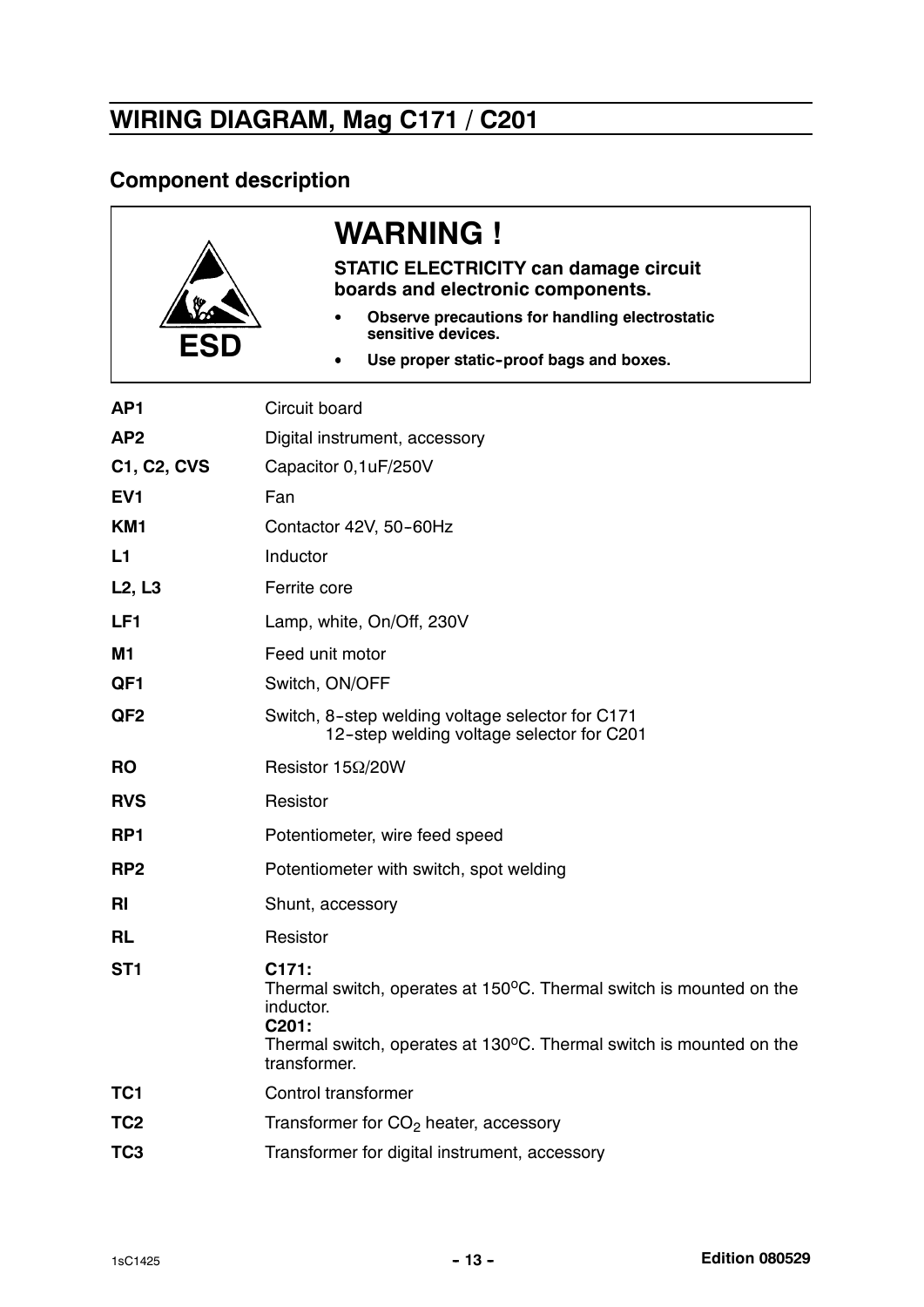| TM1             | Main transformer                            |
|-----------------|---------------------------------------------|
| V <sub>1</sub>  | Diode bridge                                |
| <b>VH</b>       | LED yellow indication, thermal overload     |
| <b>XTP</b>      | Main welding current contact, single - pole |
| <b>XT1, XT4</b> | <b>Terminal block</b>                       |
| YV <sub>1</sub> | Gas valve                                   |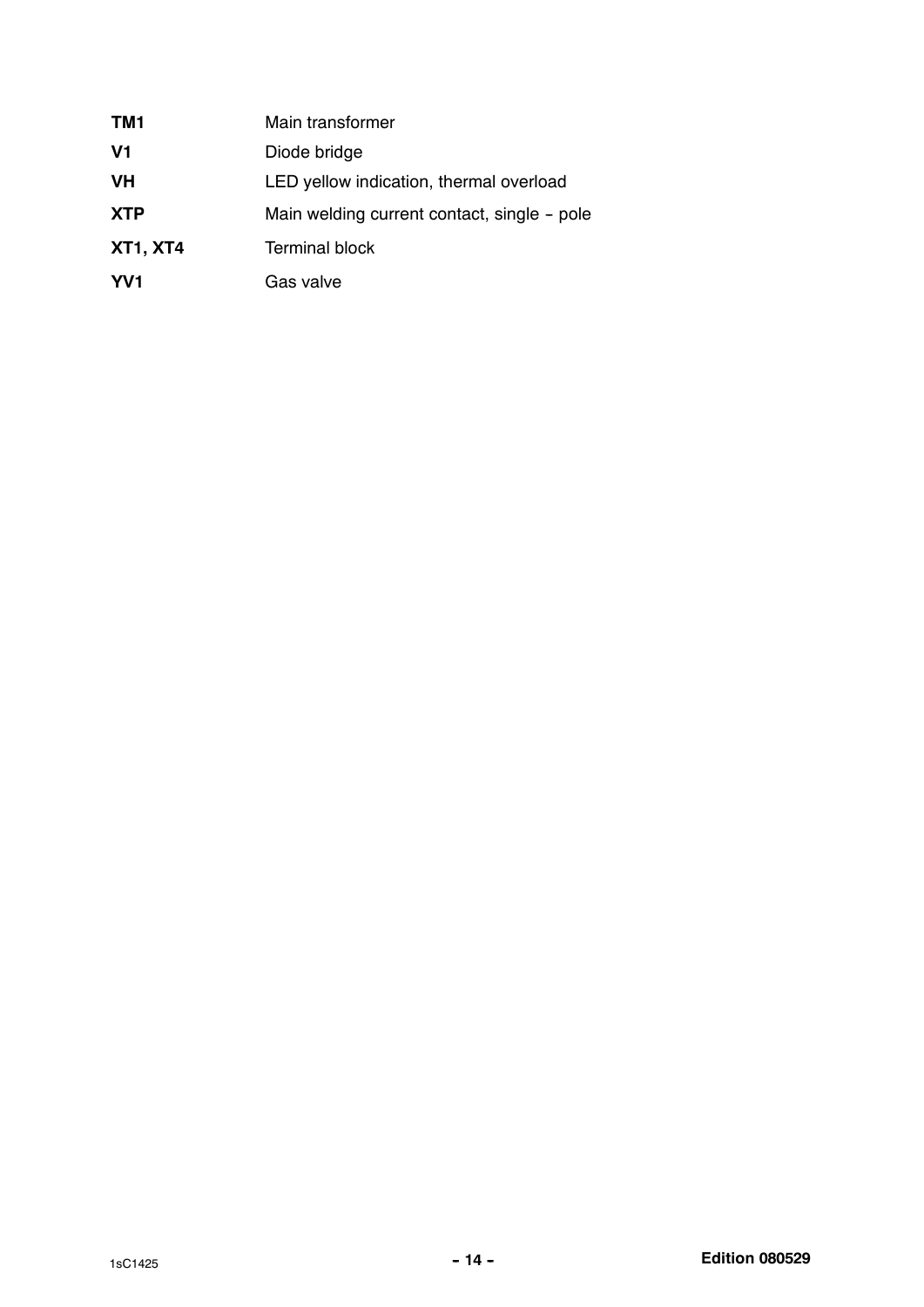### **Mag C171**

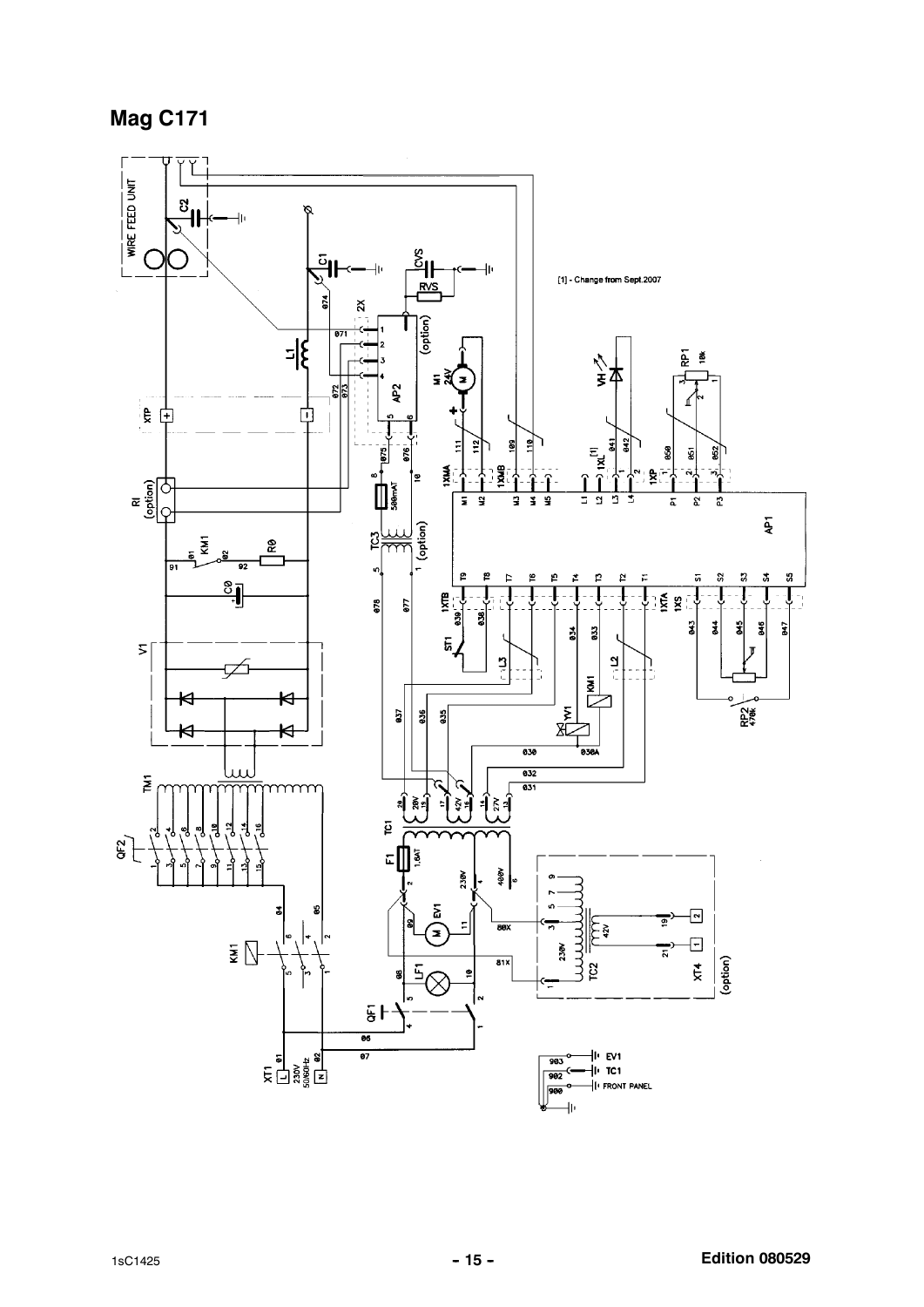### **Mag C201**

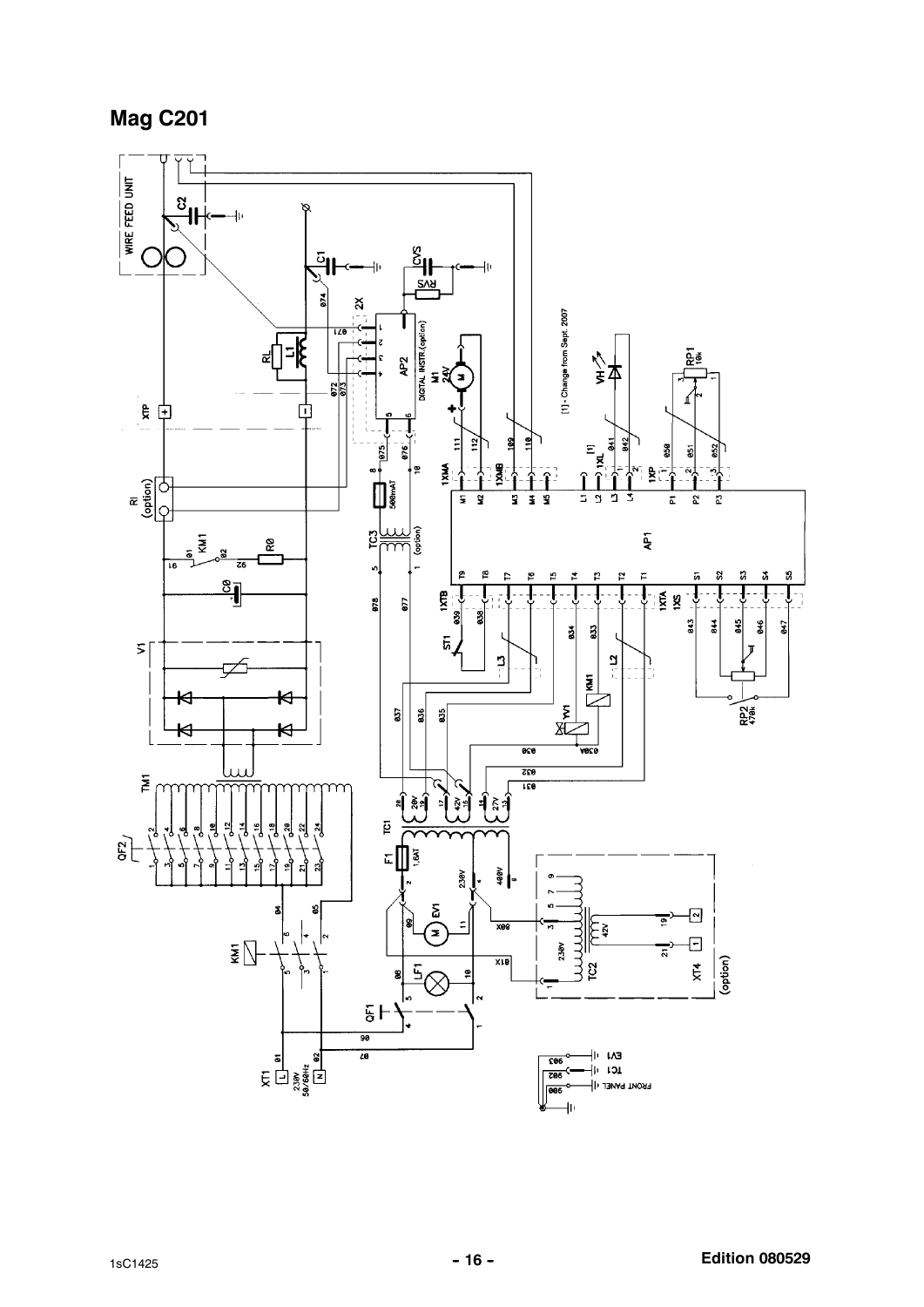### DESCRIPTION OF OPERATION

### AP1 Control board



clka1e03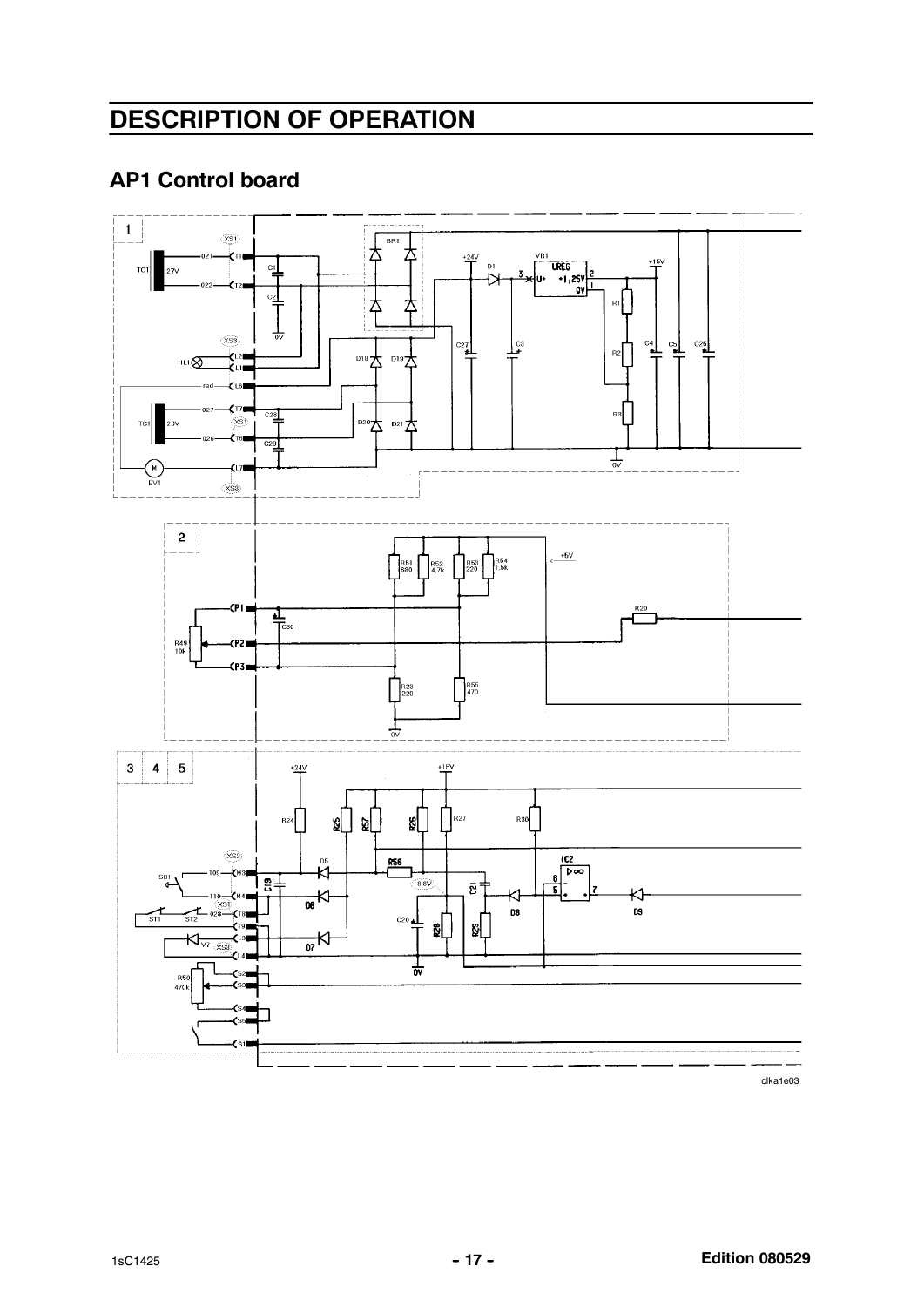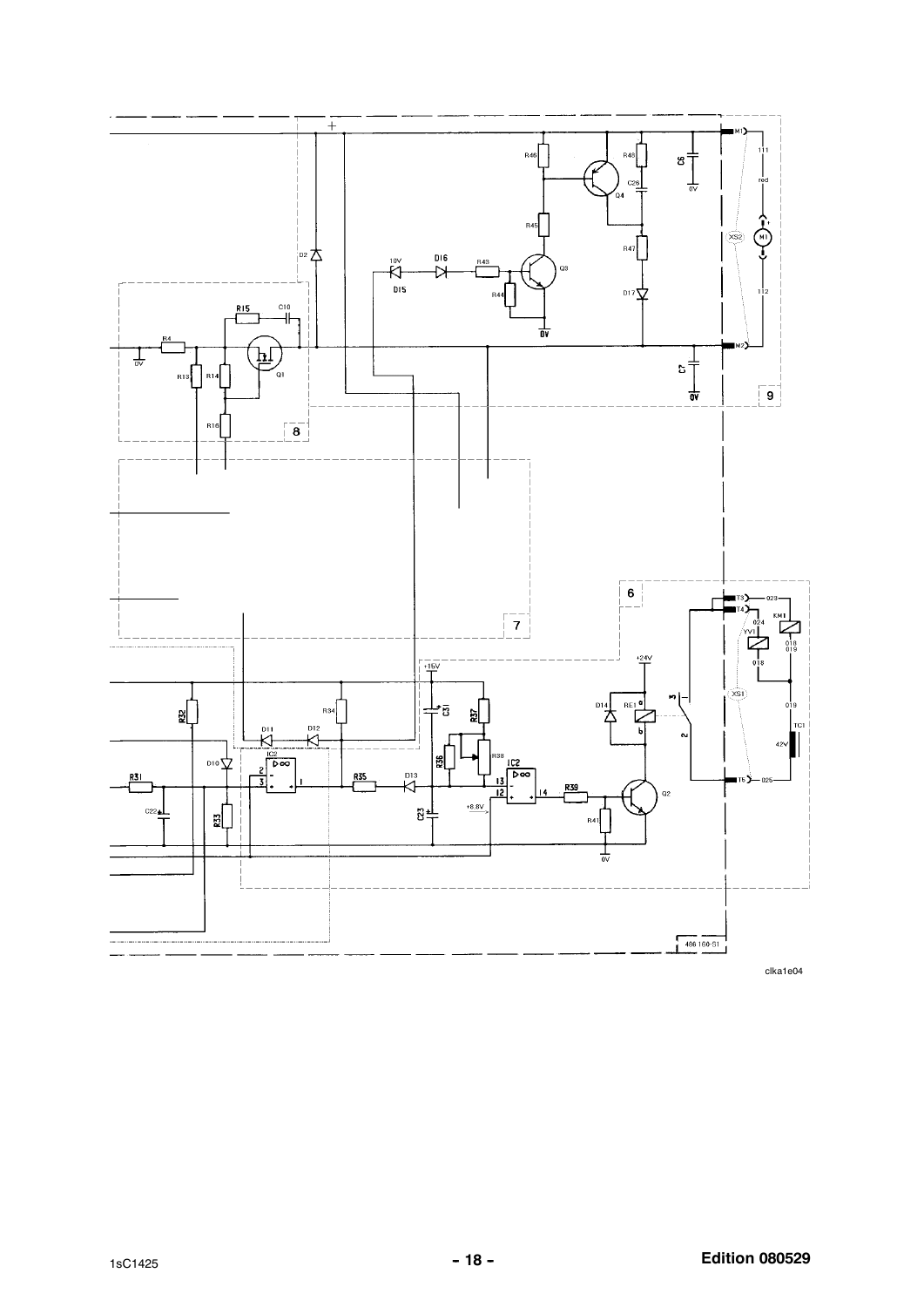AP1:1 Power supply



Transformer TC1 supplies indicating lamp HL1 and rectifier bridge BR1 with 27 V AC. The unsmoothed DC output from BR1 is smoothed by capacitors C5 and C25 to produce an open-circuit voltage of 38 V "10%. This provides the power supply for the wire feeder motor.

Connections T6 and T7 supply 20 V AC from transformer TC1 to diodes D18 -- D21. The rectified voltage is about 24 V in the fan-cooled machines and somewhat higher in the 3-phase LKA 180. This supply powers fan EV1 in the fan--cooled machines. Voltage regulator VR1 is supplied via diode D1 to provide a regulated 15  $\pm$  0.6 V supply.





Potentiometer R49 controls the wire feed speed and is connected to terminals P1 - P3. It is energised via resistors R51 - R55 and R23. The reference voltage is supplied through resistor R20 to the error amplifier.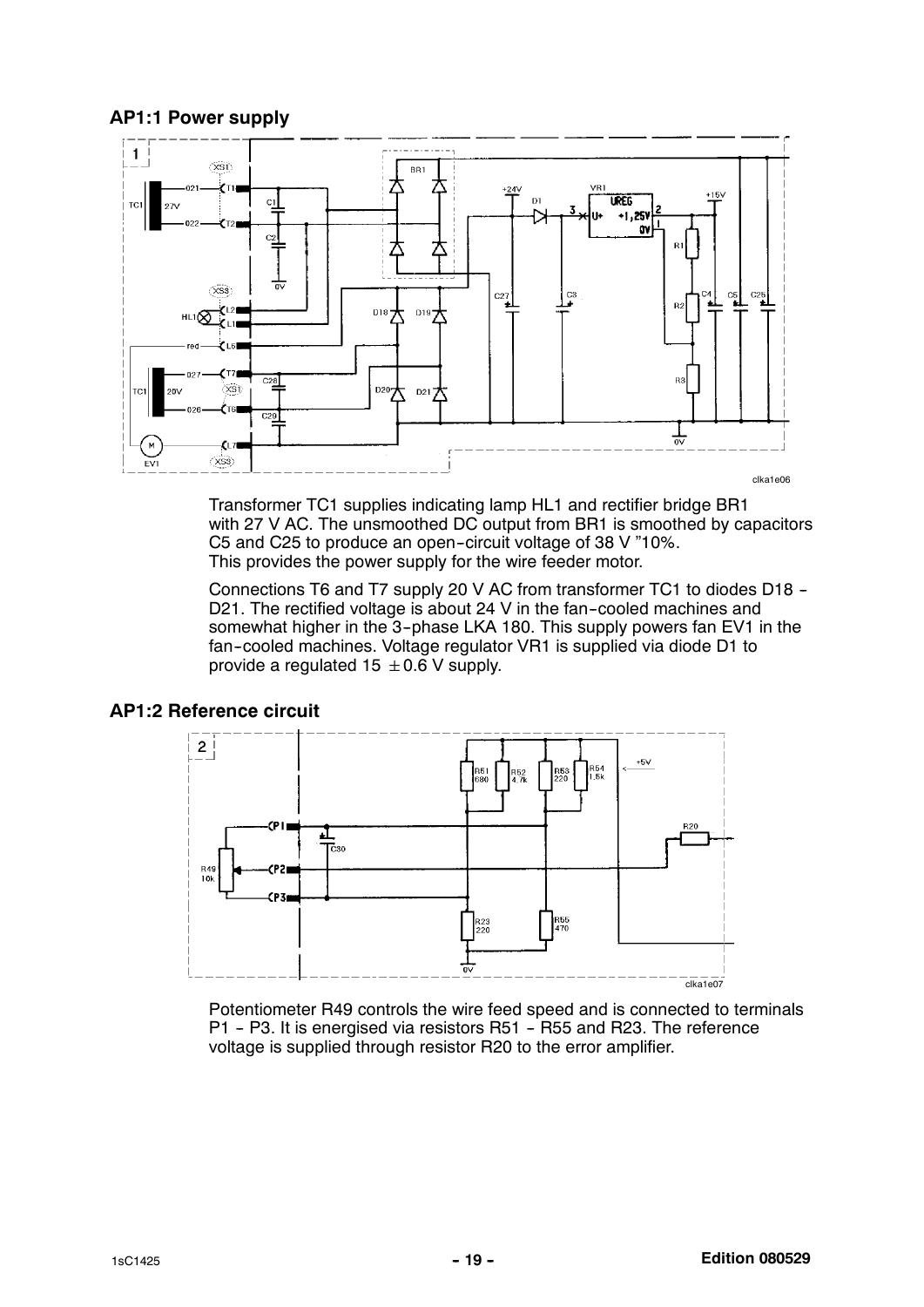

### AP1:3,4,5 Start / Stop, Thermal overload, Spot welding

#### Start / Stop circuit

When the torch trigger switch SB1 is not activated, the voltage between M3 and M4 is 24 V. Pressing the trigger switch shorts the circuit, producing a voltage of 0 V between M3 and M4.

#### Thermal overload circuit

The machine contains thermal overload cutout, connected to inputs T8 and T9. If it operates, the torch trigger switch circuit cannot be short--circuited, with the result that wire feed cannot be started. When the thermal cutout has operated, LED V7 is energised to indicate this via diode D7.

#### Spot welding circuit

Potentiometer R50 controls the spot welding time and incorporates a switch. When in the zero position, the switch is open.

When the switch in R50 and torch trigger switch SB1 are closed, capacitor C22 charges up through resistors R32 and R50. Wire feed stops when the voltage on C22 reaches 8.8 V. The trigger switch must be released and then pressed again before a new spot weld can be made.

The spot welding time can be adjusted between 0.2 and 2.5 seconds  $\pm 30\%$ .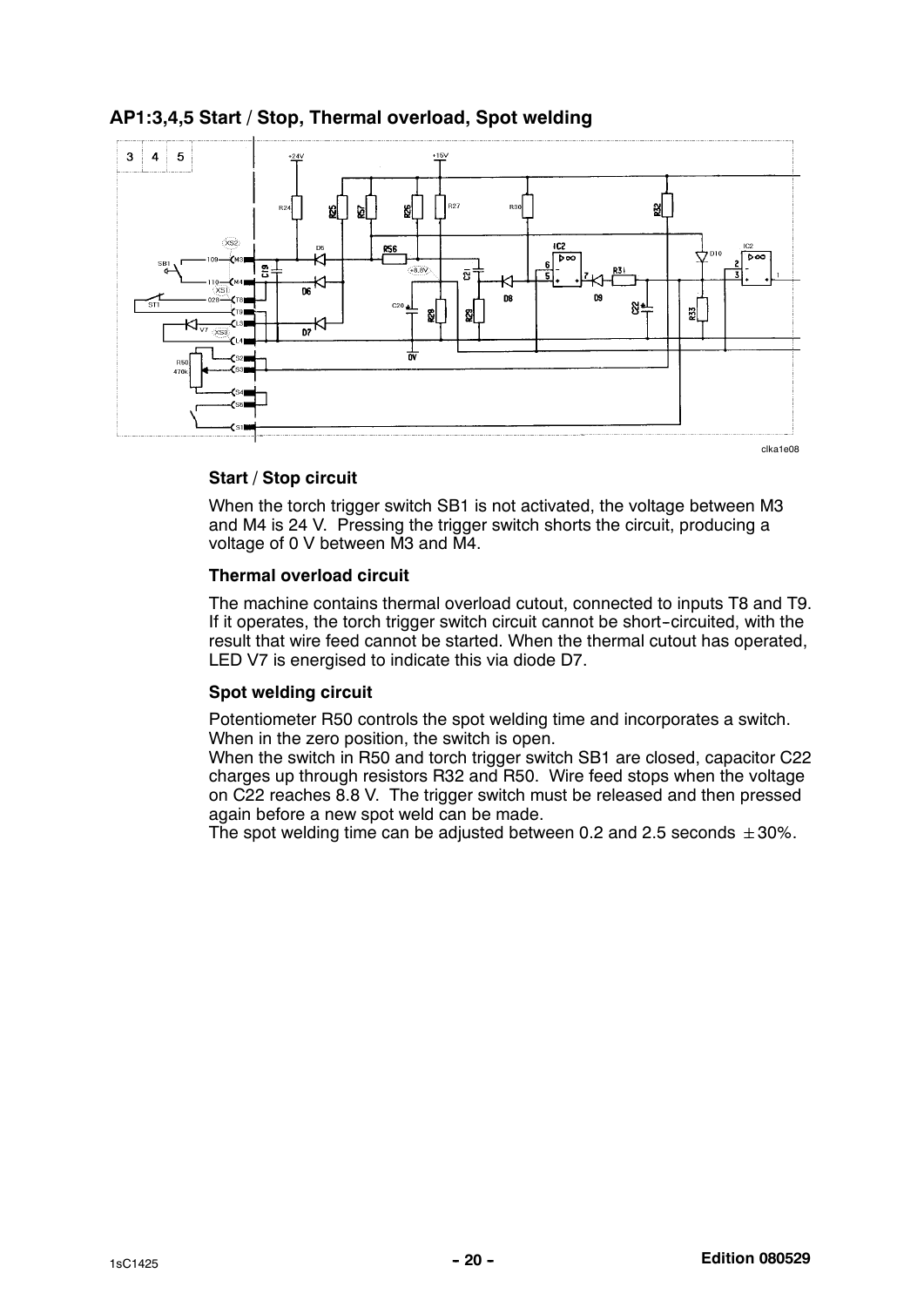### AP1:6 Burnback time



The burn--back time is the time from when wire feed ceases until contactor KM1 drops off.

During welding, the voltage at pin 13 of IC2 is low. The output of the inverter at pin 14 is therefore high, turning on transistor Q2 and activating relay RE1. When the torch trigger switch is released, or when the spot welding time expires, capacitor C23 charges up via resistors R36, R37 and R38. When the voltage across C23 reaches 8.8 V, output 14 of IC2 goes low, turning off Q2 and causing relay RE1 to drop off.

### AP1:7 Control amplifier and pulse width modulator

The control amplifier compares the set value speed signal with the actual speed and supplies a control signal to the pulse width modulator. The actual value speed signal is provided by measuring the motor voltage. The pulse width modulator controls the frequency and pulse time of current to the wire feed motor.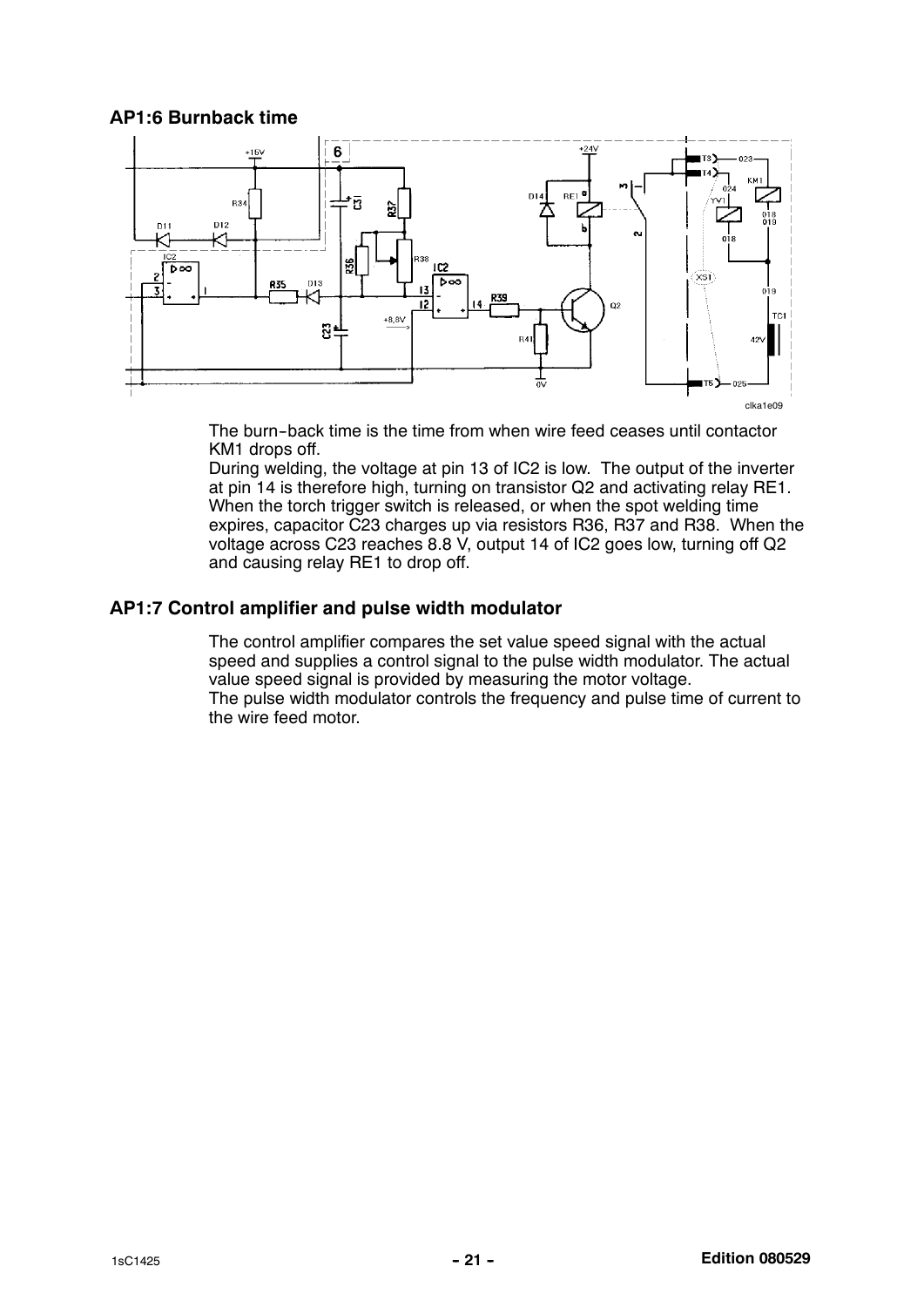### AP1:8,9 Motor driving / braking



#### Motor driving circuit

The output stage of the pulse width modulator is connected to transistor Q1 via resistor R16.

A motor current signal is provided by measuring the voltage across resistor R4, connected to transistor Q1. If the voltage across R4 exceeds 1.1 V  $\pm$  60 mV, the gate pulses to Q1 are inhibited. This provides a current limit of about 11 A.

#### Motor braking circuit

When wire feed is to stop, the pulse width modulator turns off the pulses to Q1. Transistors Q3 and Q4 turn on: transistor Q4 provides a path for dynamic braking current to flow through resistor R47 and diode D17.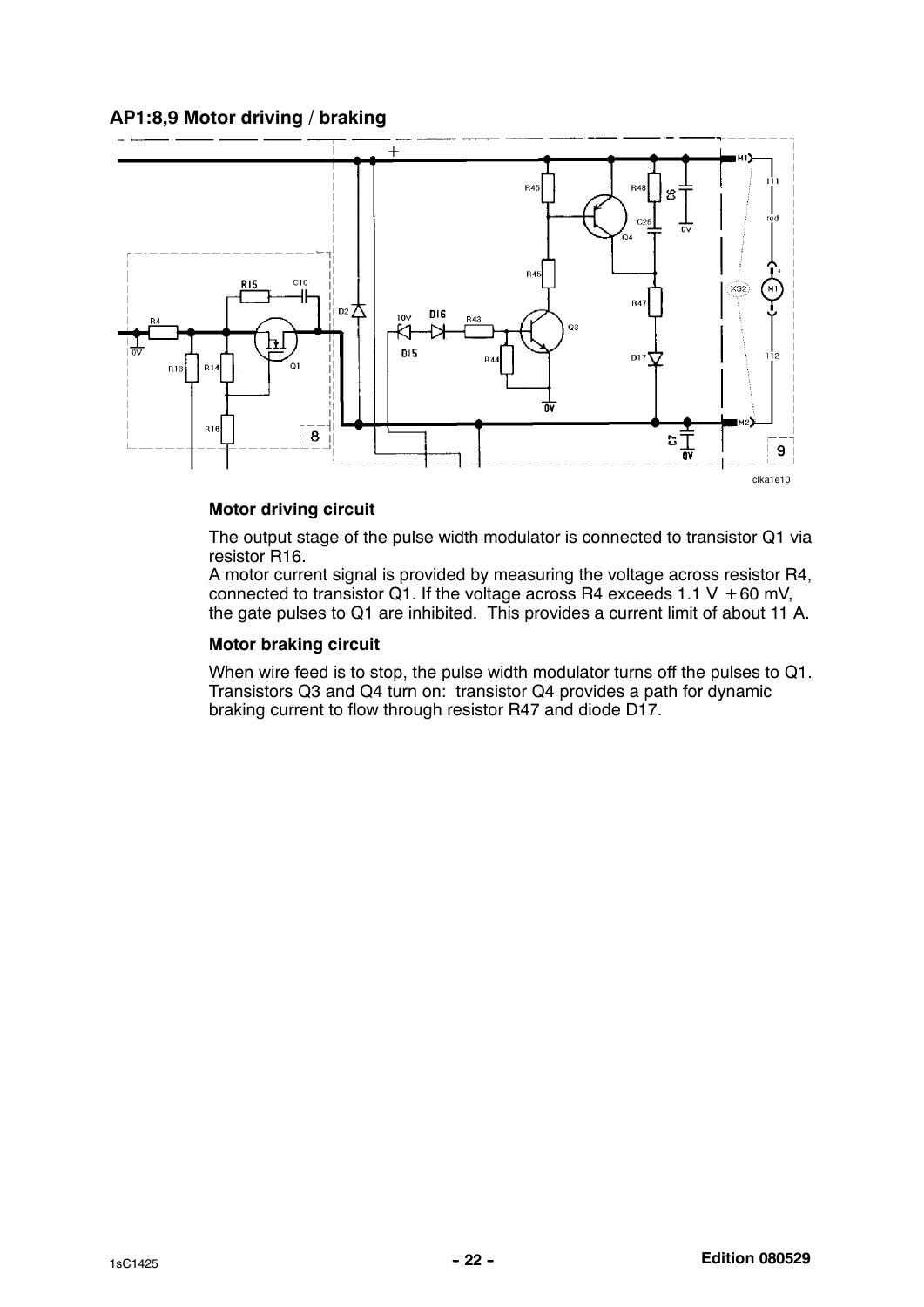

AP1 - Mag C171 / C201 component positions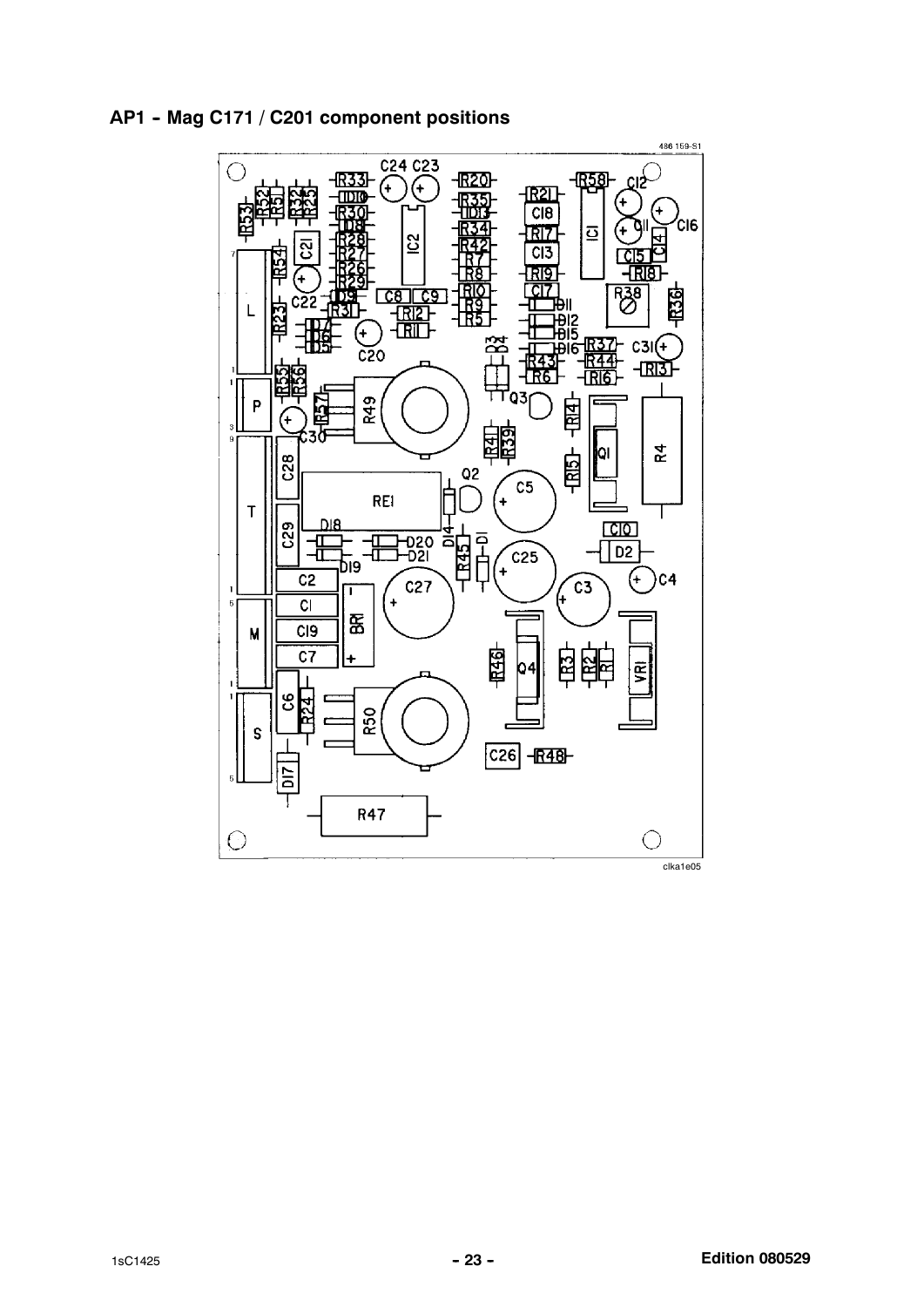# WIRING DIAGRAM, Mag C251

### Component description

| ESD             | <b>WARNING !</b><br><b>STATIC ELECTRICITY can damage circuit</b><br>boards and electronic components.<br>Observe precautions for handling electrostatic<br>sensitive devices.<br>Use proper static-proof bags and boxes. |  |  |
|-----------------|--------------------------------------------------------------------------------------------------------------------------------------------------------------------------------------------------------------------------|--|--|
| AP <sub>1</sub> | Circuit board                                                                                                                                                                                                            |  |  |
| AP <sub>2</sub> | Digital instrument, accessory                                                                                                                                                                                            |  |  |
| C1, C2, CVS     | Capacitor 0,1uF/250V                                                                                                                                                                                                     |  |  |
| EV <sub>1</sub> | Fan                                                                                                                                                                                                                      |  |  |
| KM <sub>1</sub> | Contactor 42V, 50-60Hz                                                                                                                                                                                                   |  |  |
| L1              | Inductor                                                                                                                                                                                                                 |  |  |
| L2, L3          | Ferrite core                                                                                                                                                                                                             |  |  |
| LF <sub>1</sub> | Lamp, white, On/Off                                                                                                                                                                                                      |  |  |
| M1              | Feed unit motor                                                                                                                                                                                                          |  |  |
| QF1             | Switch, ON/OFF                                                                                                                                                                                                           |  |  |
| QF <sub>2</sub> | Switch, 12-step welding voltage selector                                                                                                                                                                                 |  |  |
| <b>RO</b>       | Resistor $15\Omega/20W$                                                                                                                                                                                                  |  |  |
| <b>RVS</b>      | Resistor                                                                                                                                                                                                                 |  |  |
| RP <sub>1</sub> | Potentiometer, wire feed speed                                                                                                                                                                                           |  |  |
| RP <sub>2</sub> | Potentiometer with switch, spot welding                                                                                                                                                                                  |  |  |
| <b>RI</b>       | Shunt, accessory                                                                                                                                                                                                         |  |  |
| <b>RL</b>       | Resistor                                                                                                                                                                                                                 |  |  |
| ST <sub>1</sub> | Thermal switch, operates at 130°C. Thermal switch is mounted on the<br>transformer.                                                                                                                                      |  |  |
| TC <sub>1</sub> | <b>Control transformer</b>                                                                                                                                                                                               |  |  |
| TC <sub>2</sub> | Transformer for CO <sub>2</sub> heater, accessory                                                                                                                                                                        |  |  |
| TC <sub>3</sub> | Transformer for digital instrument, accessory                                                                                                                                                                            |  |  |
| TM1             | Main transformer                                                                                                                                                                                                         |  |  |
| V <sub>1</sub>  | Diode bridge                                                                                                                                                                                                             |  |  |
| <b>VH</b>       | LED yellow indication, thermal overload                                                                                                                                                                                  |  |  |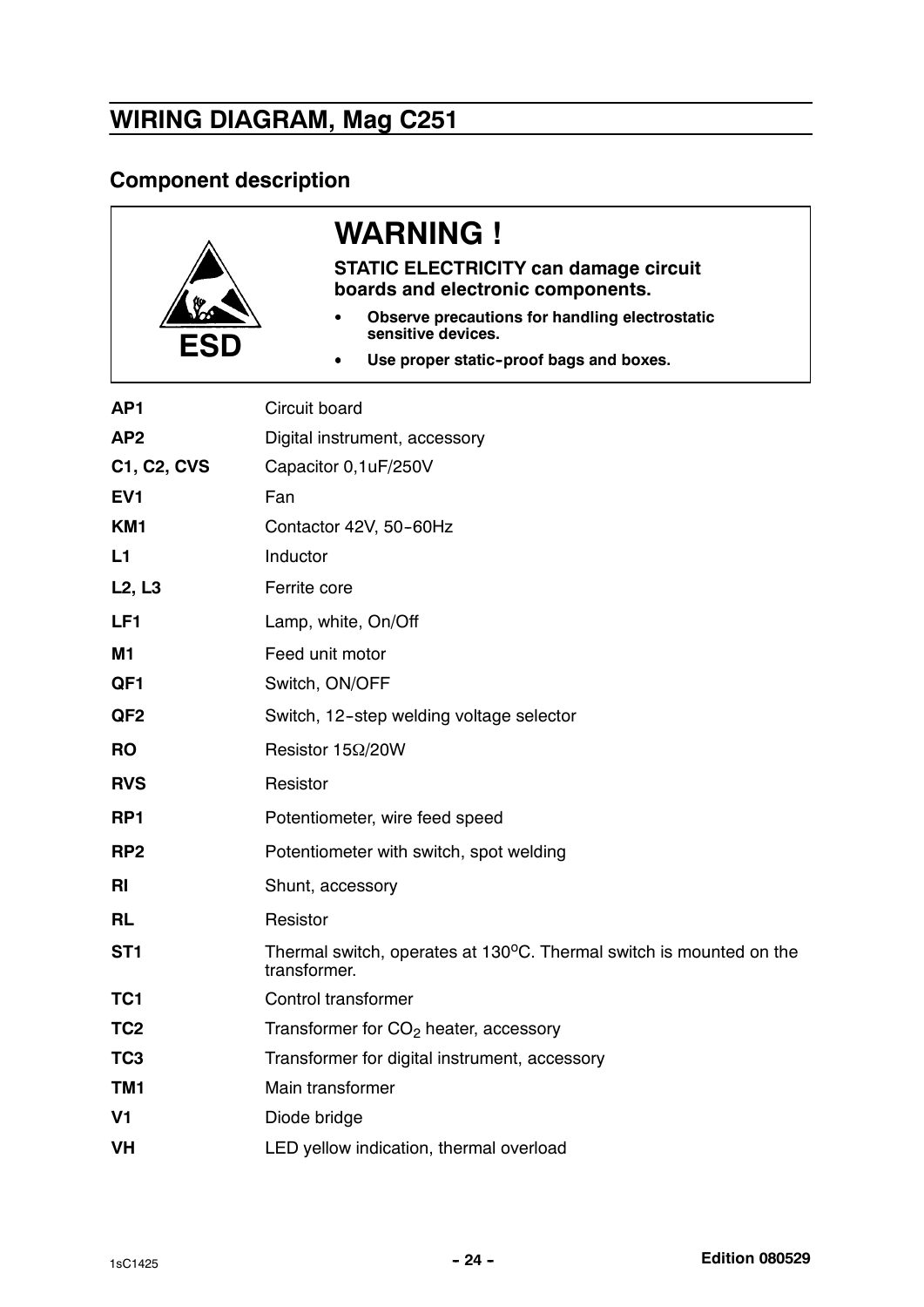| <b>XTP</b>      | Main welding current contact, single - pole |
|-----------------|---------------------------------------------|
| <b>XT1, XT4</b> | <b>Terminal block</b>                       |

YV1 Gas valve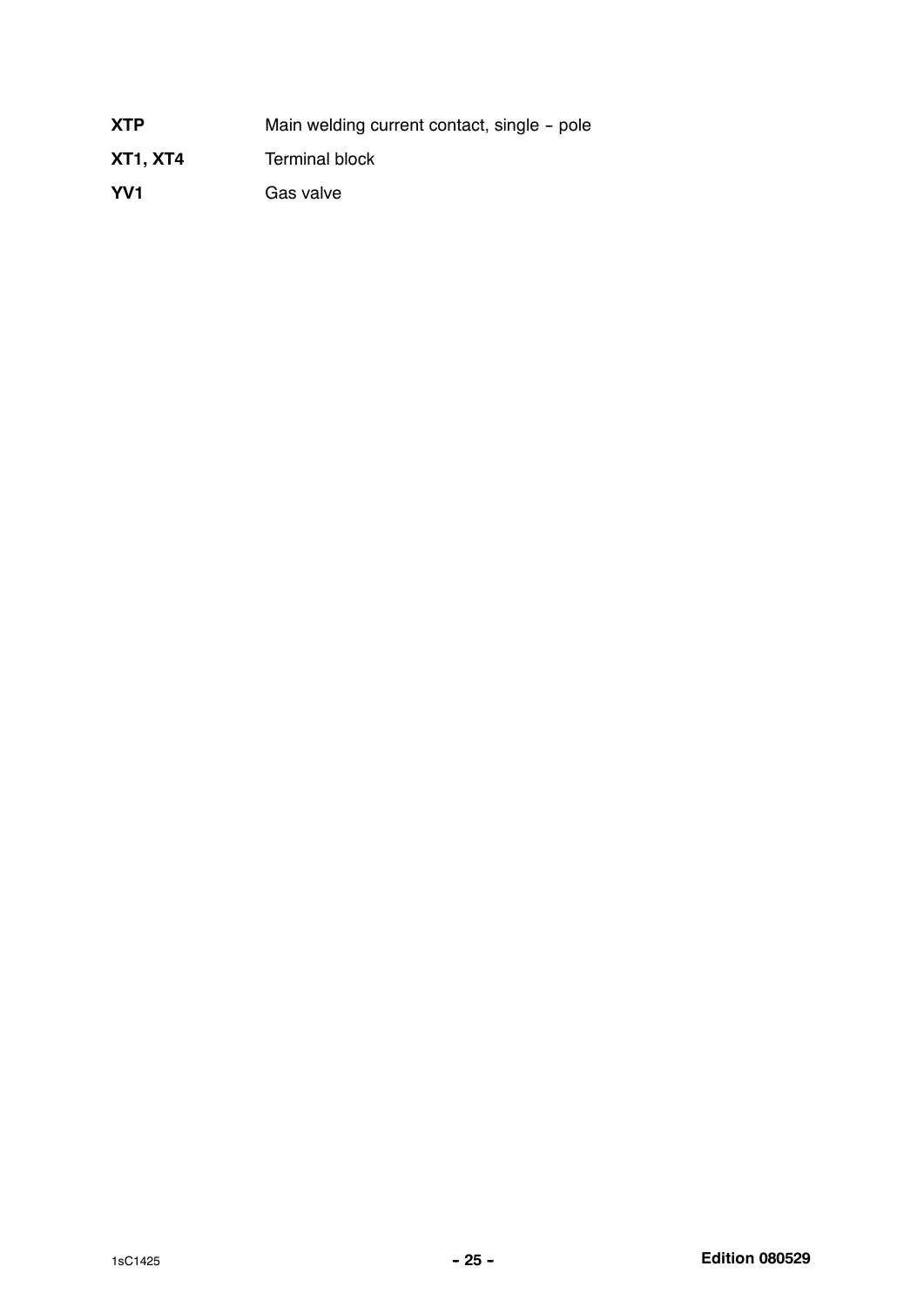### **Mag C251**

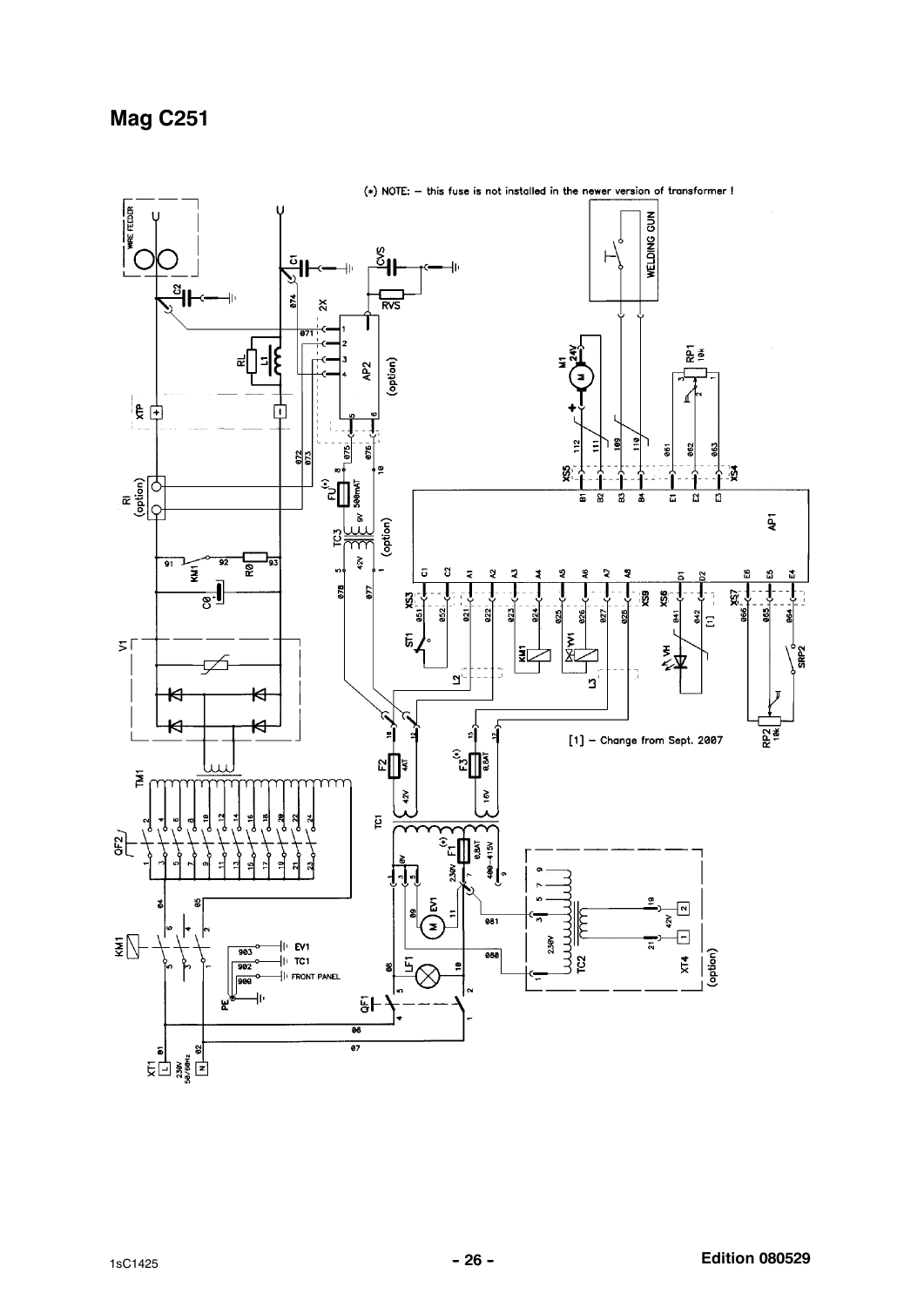### DESCRIPTION OF OPERATION

### AP1 Control board

### AP1:1 Power supply

The circuit board uses two different supply voltages: 16 V for the electronics and 42 V for power supply to the motor, contactor and gas valve.



#### Power supply to the electronic circuitry

The 16 V power supply from transformer TC1 is rectified by diodes D3-D6 and regulated to 15 V by voltage regulator VR1.

#### 42 V power supply

A\_42VAC and B\_42VAC are used as control power supplies for the contactor and gas valve. Indicating lamp HL1 is mounted on the front of the machine and shows that the power is turned on.

The supply is rectified by diode bridge BR1. The output voltage (60 V) supplies the wire feed unit motor.

#### AP1:2 Start / Stop



Closing contact SB1 on the welding torch starts the welding process.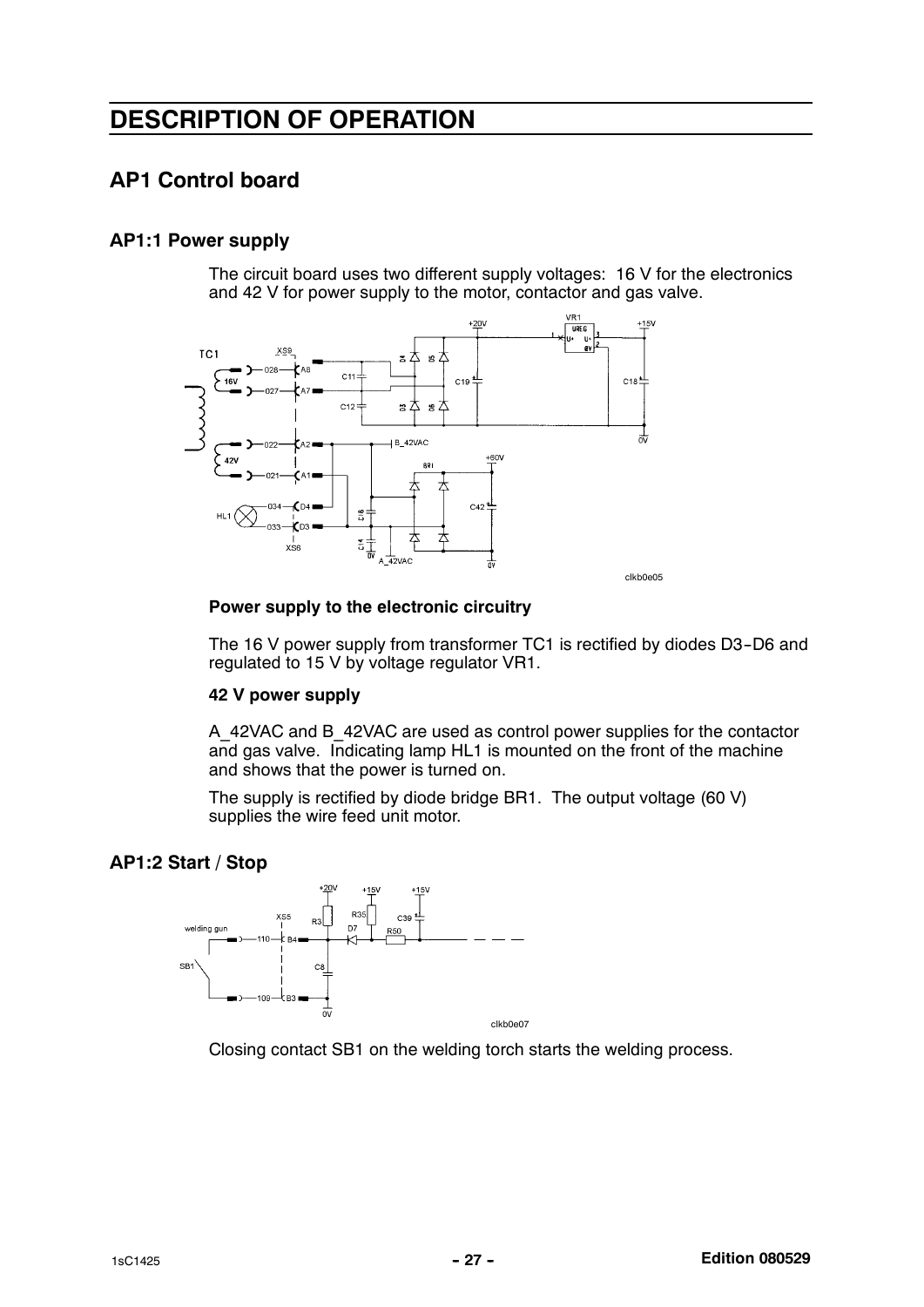

Start-stop sequence.

### AP1:3 Spot welding



Spot welding is active when the switch in potentiometer RP2 is closed. Spot welding time is adjustable between 0.2 and 2.5 seconds.

If the welding torch trigger switch is released while a spot weld is being made, the welding sequence will be interrupted.. If the switch is held closed for longer than the spot weld time, welding stops when the spot weld time is up. To restart, the switch must be released and then operated again.

#### AP1:4 Wire feed speed

The wire feed speed adjustment range is 1.9 to 19 metre/minute.



The  $+5.1$  V reference voltage  $(\pm 1 \%)$  is derived from the PWM circuit, which generates gate pulses for the motor drive transistor.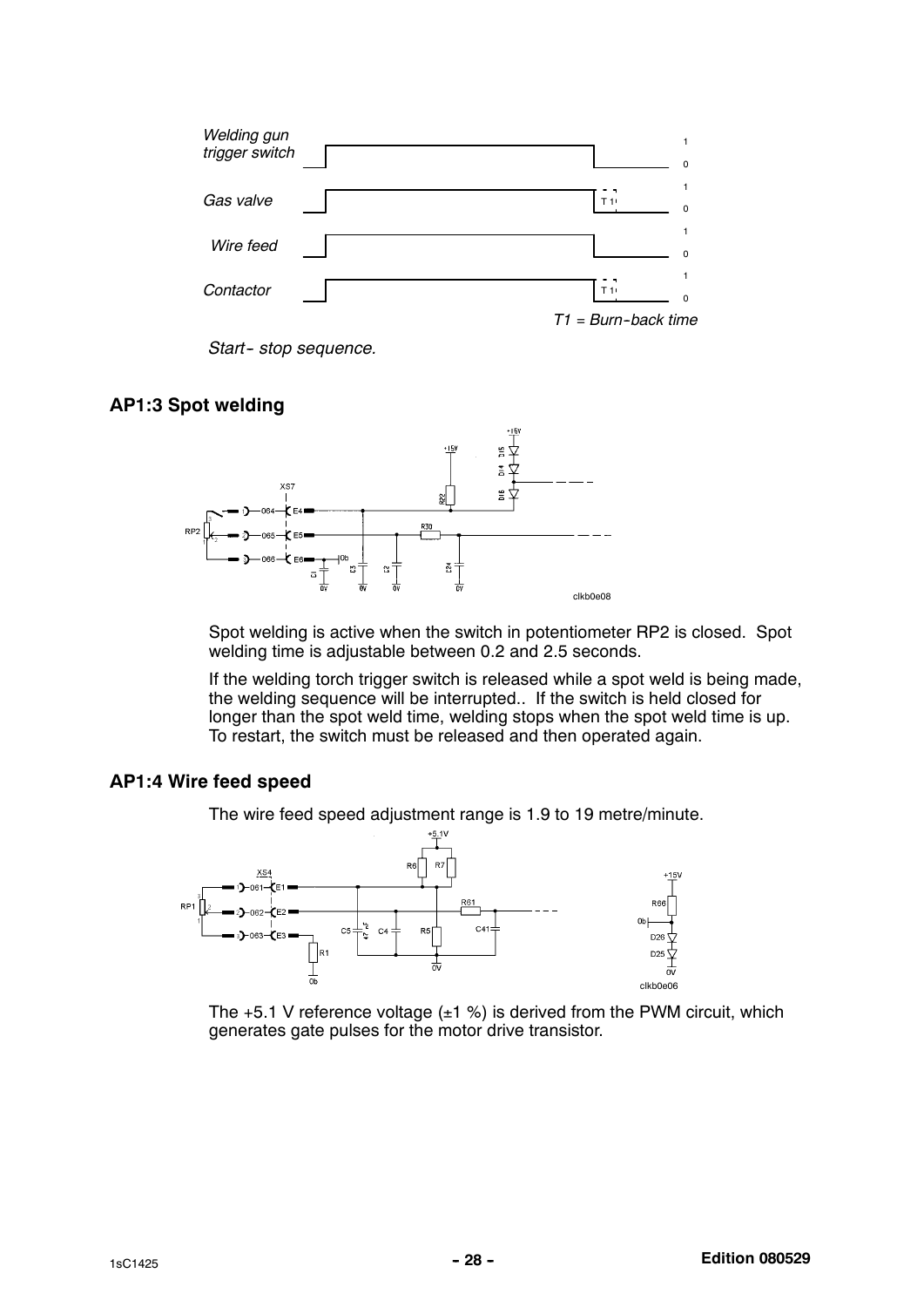

The motor is powered by the smoothed +60 V supply. Pulse width modulation of transistor Q5 controls the motor voltage. The pulse frequency is about 9 kHz, and maximum conduction time of the pulses is about 98 % of the pulse cycle time.

During the Off parts of the pulse cycle, the motor current freewheels through diode D35.

At 24 V motor supply voltage, the wire feed roller speed is 160 r/min  $\pm 5$  %. At a roller speed of 200 r/min, the wire feed speed is 19 m/min  $\pm$  5 %.

#### Speed control

The gate pulses to transistor Q5 are generated by a PWM circuit. Resistors R84 and R85 form a potential divider, providing a voltage signal that is proportional to the wire speed. The PWM circuit compares the set speed with the actual speed.

#### Current limit

The current limit is set at 5.5 A. The motor current is measured by resistor R68, which produces a voltage drop proportional to the current  $(1 A = 100 \text{ mV})$ . The current limit restricts the conduction time of the gate pulses to transistor Q5.

#### Braking

When the motor starts, capacitor C22 charges via diode D18. The voltage is limited to 15 V by zener diode D13. The LED in optocoupler IC4 is activated when braking is required, connecting C22 (15 V) to the gate of transistor Q3. The transistor conducts and short--circuits the motor voltage via resistors R69 and R70, which limit the braking current to about 20 A.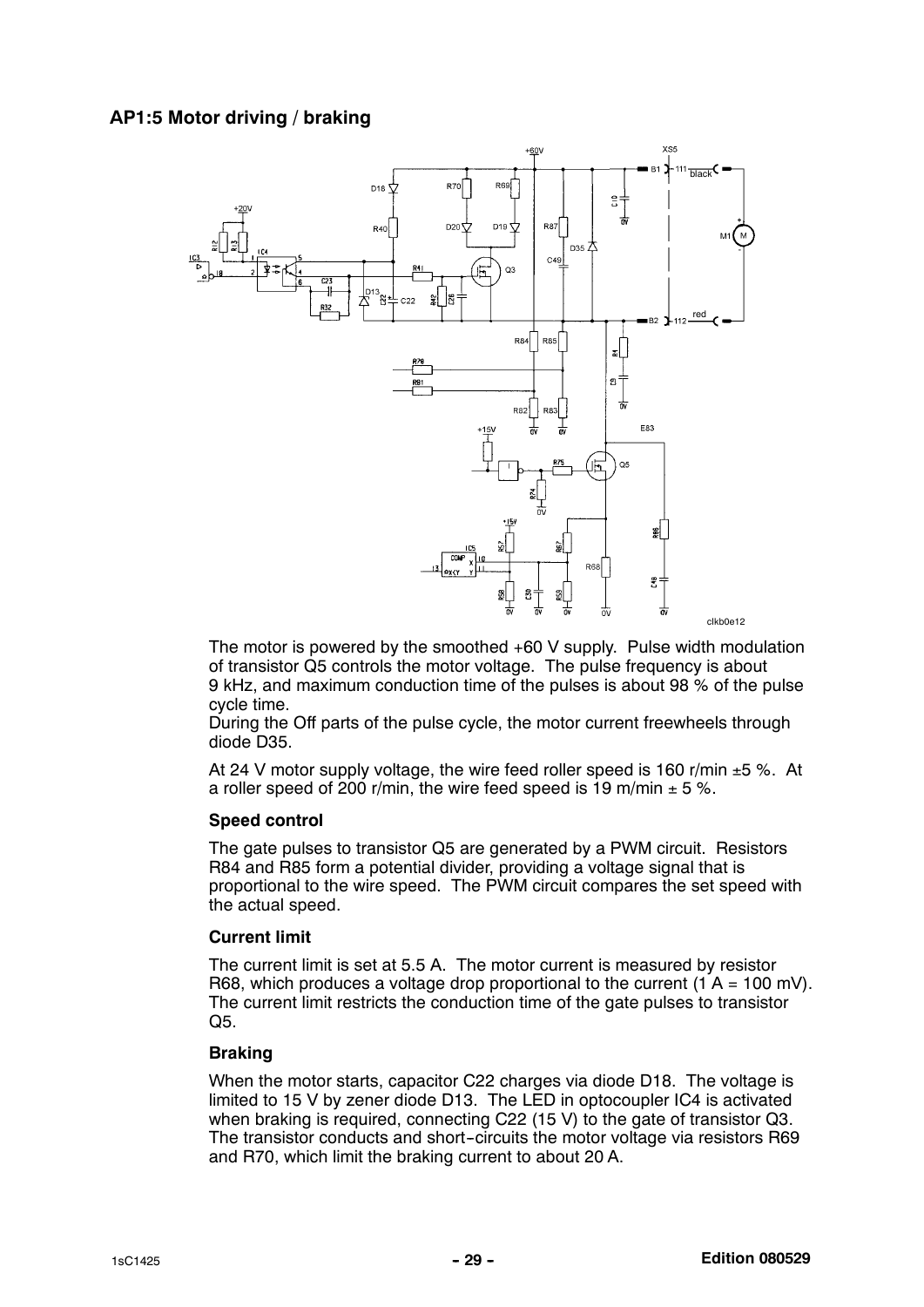### AP1:6 Burnback time, contactor, gas valve



#### Burnback time

The burn-back time is the time from when motor braking starts until the main contactor opens. When welding stops, capacitor C38 is discharged through potentiometer R21. The time can be adjusted from 0 to 0.25 seconds.

#### Energising the contactor

The contactor is controlled by triac TC2.

#### Gas valve

The gas valve is connected to board contacts A5 and A6, it receives its power supply from triac TC2 via resistor R20 (0Ω).





The thermal overload cutout ST1 is mounted on the cooling fins of the diode bridge, and operates at a temperature of 130 °C.

A current normally flows through the cutouts from the +20 V supply via R2 and D2, and from the +15 V supply via R8. The voltage at contact C1 is kept low by the switch. If a cutout operates, C1 goes high and the output signals from the board are disabled.

Operation of the cutout causes a current to flow from +20 V to 0 V via R2, D1 and LED V7, which indicates operation of the cutout.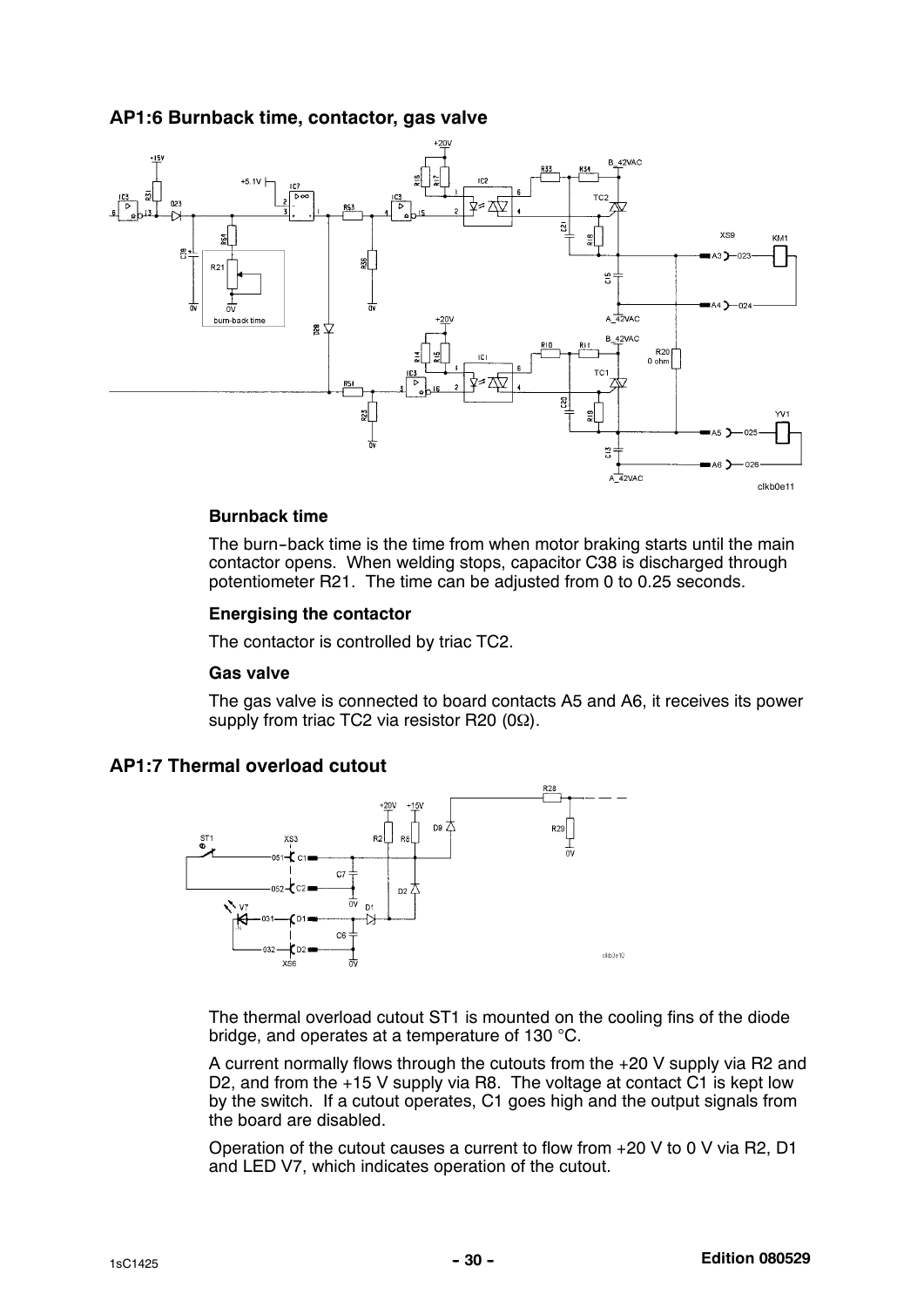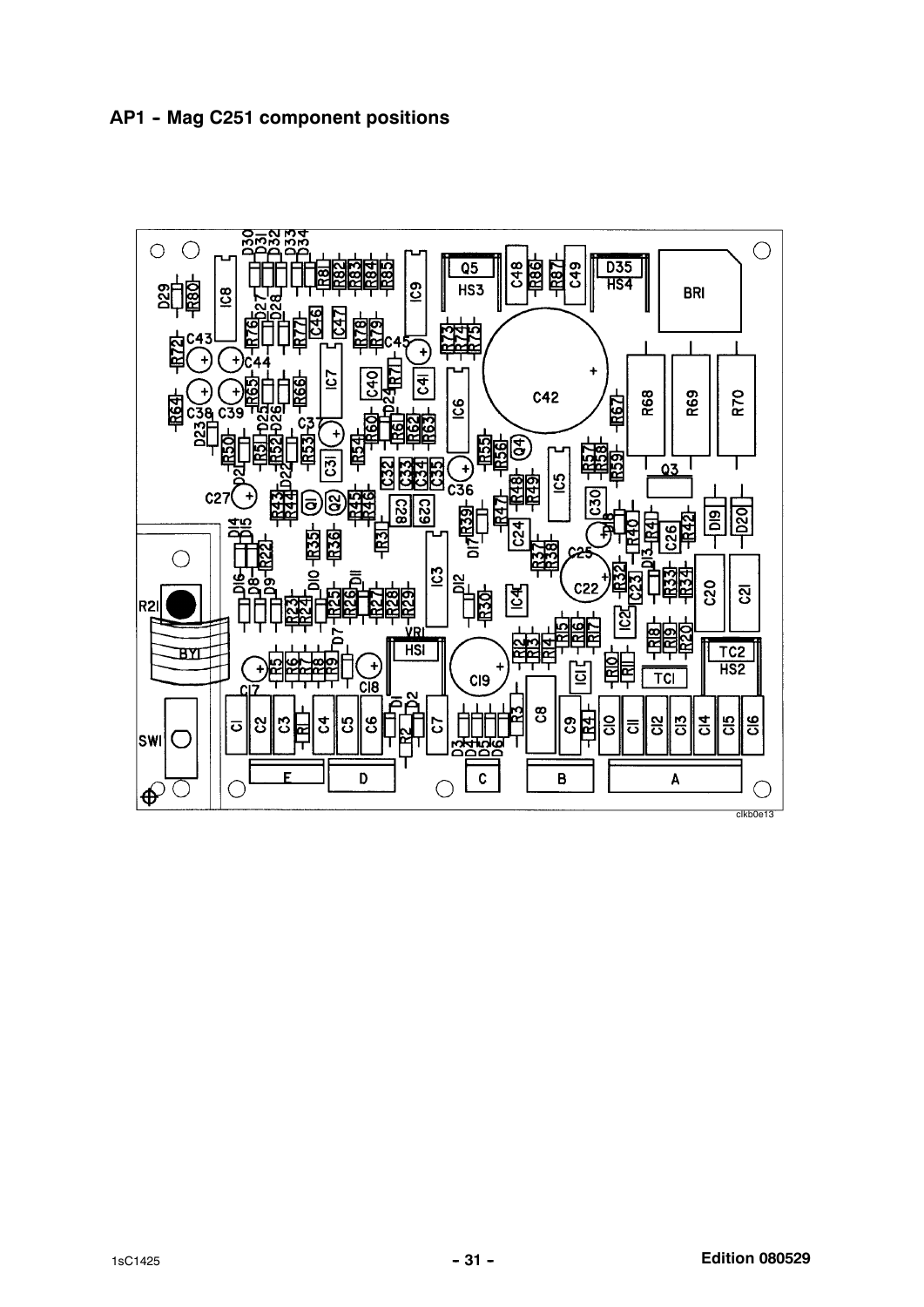### SERVICE INSTRUCTIONS



### What is ESD?

A sudden transfer or discharge of static electricity from one object to another. ESD stands for Electrostatic Discharge.

### How does ESD damage occur?

ESD can cause damage to sensitive electrical components, but is not dangerous to people. ESD damage occurs when an ungrounded person or object with a static charge comes into contact with a component or assembly that is grounded. A rapid discharge can occur, causing damage. This damage can take the form of immediate failure, but it is more likely that system performance will be affected and the component will fail prematurely.

### How do we prevent ESD damage?

ESD damage can be prevented by awareness. If static electricity is prevented from building up on you or on anything at your work station, then there cannot be any static discharges. Nonconductive materials (e.g. fabrics), or insulators (e.g. plastics) generate and hold static charge, so you should not bring unnecessary nonconductive items into the work area. It is obviously difficult to avoid all such items, so various means are used to drain off any static discharge from persons to prevent the risk of ESD damage. This is done by simple devices: wrist straps, connected to ground, and conductive shoes.

Work surfaces, carts and containers must be conductive and grounded, use only antistatic packaging materials. Overall, handling of ESD--sensitive devices should be minimized to prevent damage.

### Thermal switch (thermostat) replacement procedure

- 1. Spare thermostat must be the same type as replaced one.
- 2. Spare thermostat should be mounted within radius of 10mm or less from broken thermostat. If it's possible and safe for transformer/inductor winding, broken thermostat may be removed. Then the spare thermostat is to be mounted right in place of broken one.
- 3. Spare thermostat should adjoin protected winding as tight as possible.
- 4. Spare thermostat must be secured with silicone glue of working temperature of 200 °C or higher.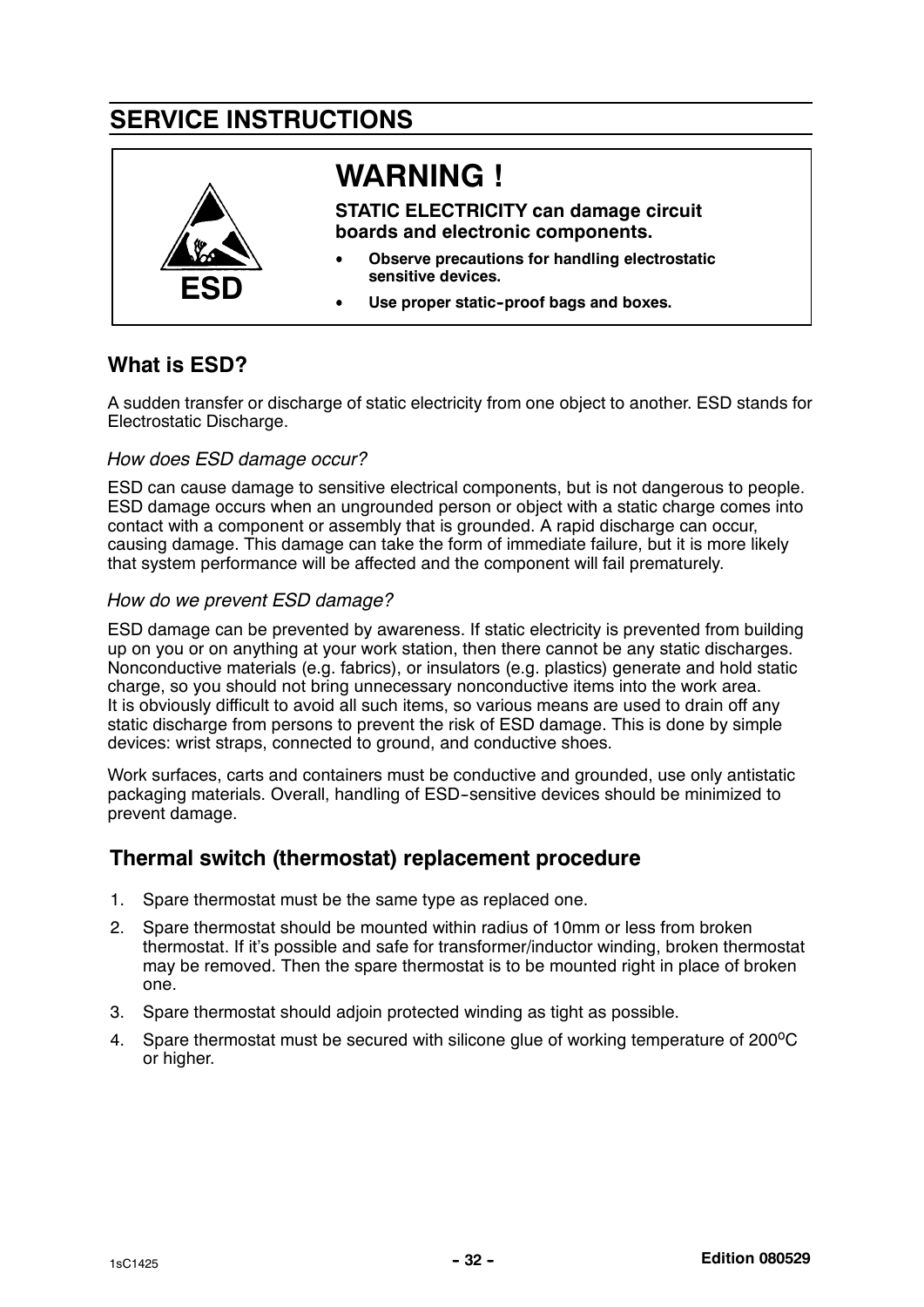### **INSTRUCTIONS**

This chapter is an extract from the instructions for Mig C141/151, Mag C171/C201/C251.

### **SAFETY**

Users of ESAB welding equipment have the ultimate responsibility for ensuring that anyone who works on or near the equipment observes all the relevant safety precautions. Safety precautions must meet the requirements that apply to this type of welding equipment. The following recommendations should be observed in addition to the standard regulations that apply to the workplace.

All work must be carried out by trained personnel well-acquainted with the operation of the welding equipment. Incorrect operation of the equipment may lead to hazardous situations which can result in injury to the operator and damage to the equipment.

- 1. Anyone who uses the welding equipment must be familiar with:
	- its operation
	- location of emergency stops
	- its function
	- relevant safety precautions
	- welding
- 2. The operator must ensure that:
	- no unauthorised person is stationed within the working area of the equipment when it is started up.
	- no-one is unprotected when the arc is struck
- 3. The workplace must:
	- be suitable for the purpose
	- be free from draughts
- 4. Personal safety equipment
	- Always wear recommended personal safety equipment, such as safety glasses, flame-proof clothing, safety gloves.
	- Do not wear loose-fitting items, such as scarves, bracelets, rings, etc., which could become trapped or cause burns.
- 5. General precautions
	- Make sure the return cable is connected securely.
	- Work on high voltage equipment may only be carried out by a qualified electrician.
	- Appropriate fire extinquishing equipment must be clearly marked and close at hand.
	- Lubrication and maintenance must not be carried out on the equipment during operation.



### WARNING!

Read and understand the instruction manual before installing or operating.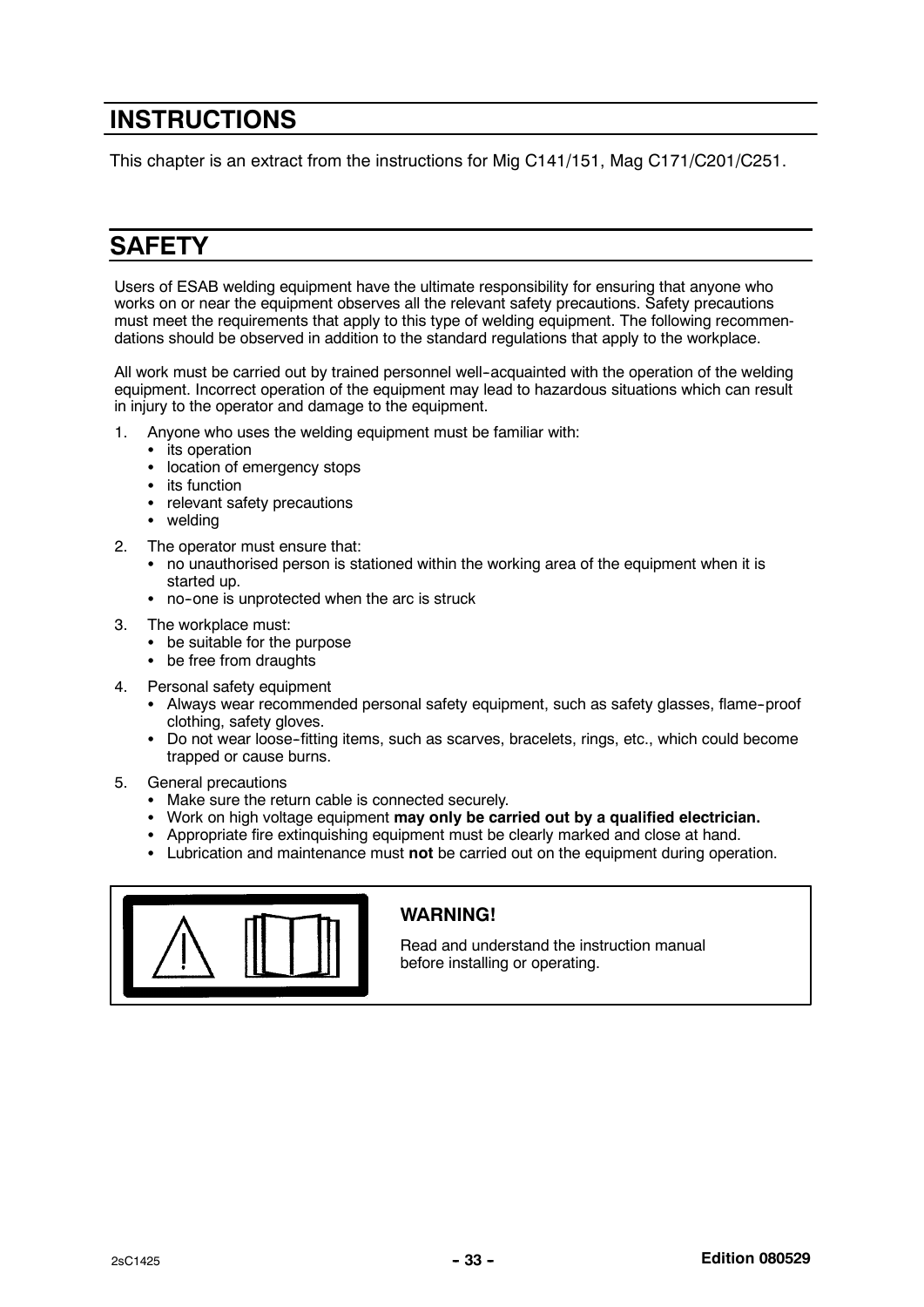# **WARNING**



#### ARC WELDING AND CUTTING CAN BE INJURIOUS TO YOURSELF AND OTHERS. TAKE PRECAU-TIONS WHEN WELDING. ASK FOR YOUR EMPLOYER'S SAFETY PRACTICES WHICH SHOULD BE BASED ON MANUFACTURERS' HAZARD DATA.

#### **ELECTRIC SHOCK - Can kill**

- Install and earth the welding unit in accordance with applicable standards.
- Do not touch live electrical parts or electrodes with bare skin, wet gloves or wet clothing.<br>• Insulate vourself from earth and the workniece
- Insulate yourself from earth and the workpiece.
- **Ensure your working stance is safe.**

#### FUMES AND GASES - Can be dangerous to health

- Keep your head out of the fumes.
- Use ventilation, extraction at the arc, or both, to take fumes and gases away from your breathing zone and the general area.

#### ARC RAYS - Can injure eyes and burn skin.

- Protect your eyes and body. Use the correct welding screen and filter lens and wear protective clothing.
- Protect bystanders with suitable screens or curtains.

#### FIRE HAZARD

Sparks (spatter) can cause fire. Make sure therefore that there are no inflammable materials nearby.

#### NOISE - Excessive noise can damage hearing

- Protect your ears. Use earmuffs or other hearing protection.
- Warn bystanders of the risk.

MALFUNCTION - Call for expert assistance in the event of malfunction.

READ AND UNDERSTAND THE INSTRUCTION MANUAL BEFORE INSTALLING OR OPERATING.

#### PROTECT YOURSELF AND OTHERS!

# WARNING!

Do not use the power source for thawing frozen pipes.



#### This product is solely intended for arc welding.



#### Do not dispose of electrical equipment together with normal waste!

In observance of European Directive 2002/96/EC on Waste Electrical and Electronic Equipment and its implementation in accordance with national law, electrical equipment that has reached the end of its life must be collected separately and returned to an environmentally compatible recycling facility. As the owner of the equipment, you should get information on approved collection systems from our local representative.

By applying this European Directive you will improve the environment and human health!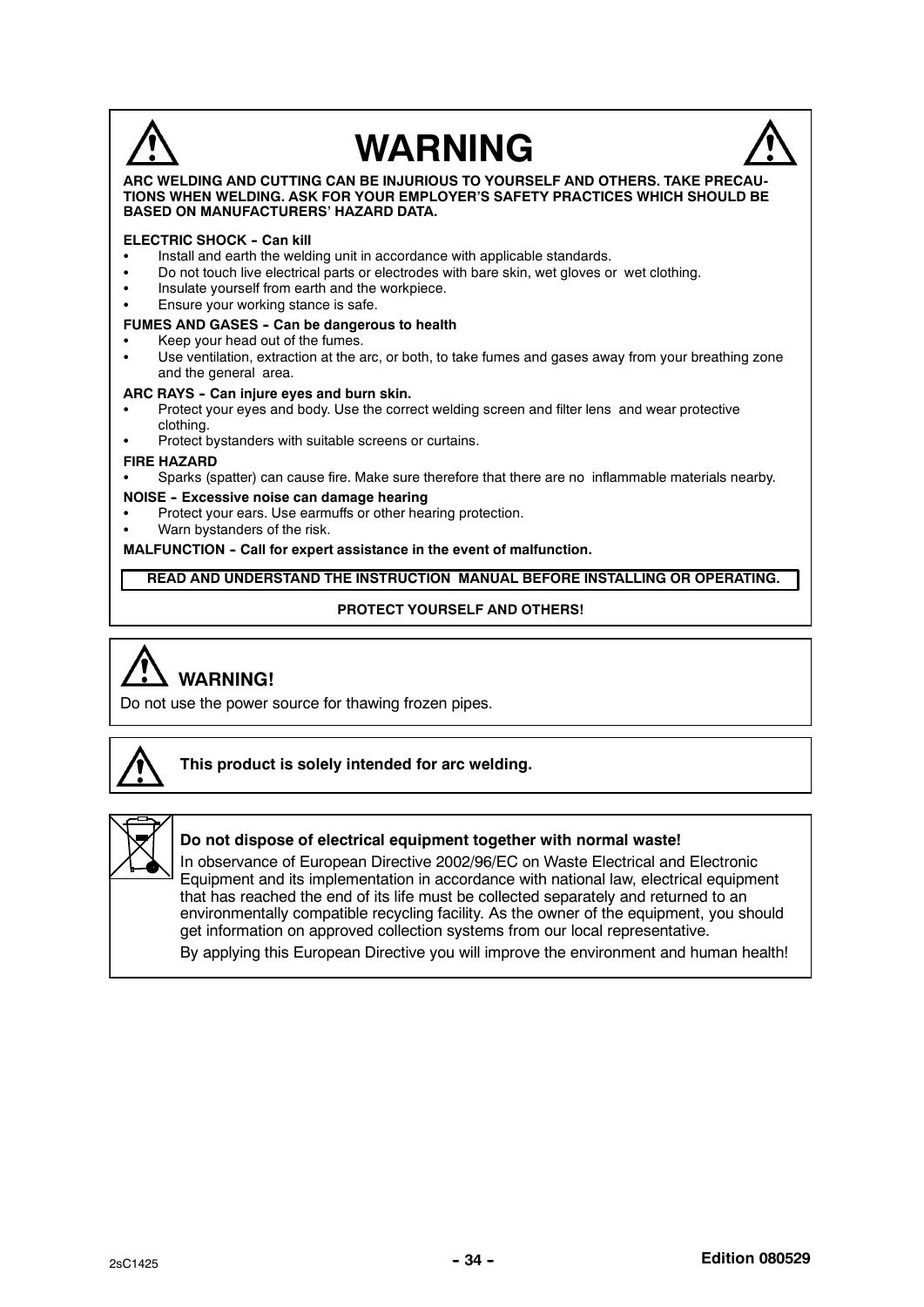### INSTALLATION

### The installation must be executed by a professional.

#### Note!

Connect the power source to the electricity mains with a network impedance of  $(C141 - 0.41; C151 - N/A;$  $C171 - N/A$ ;  $C201 - 0.32$ ;  $C251 - 0.212$ ) ohm or lower. If the network impedance is higher, there is a risk of flicker in the illuminators.

# WARNING!

This product is intended for industrial use. In a domestic environment this product may cause radio interference. It is the user's responsibility to take adequate precautions.

### Placing

Position the welding power source such way that its cooling air inlets and outlets are not obstructed.

### Assembly of components



For packing and shipment of the machine the wheels are detached from the unit. Before use attach the wheels according to instruction.

### OrigoTM Mig C141

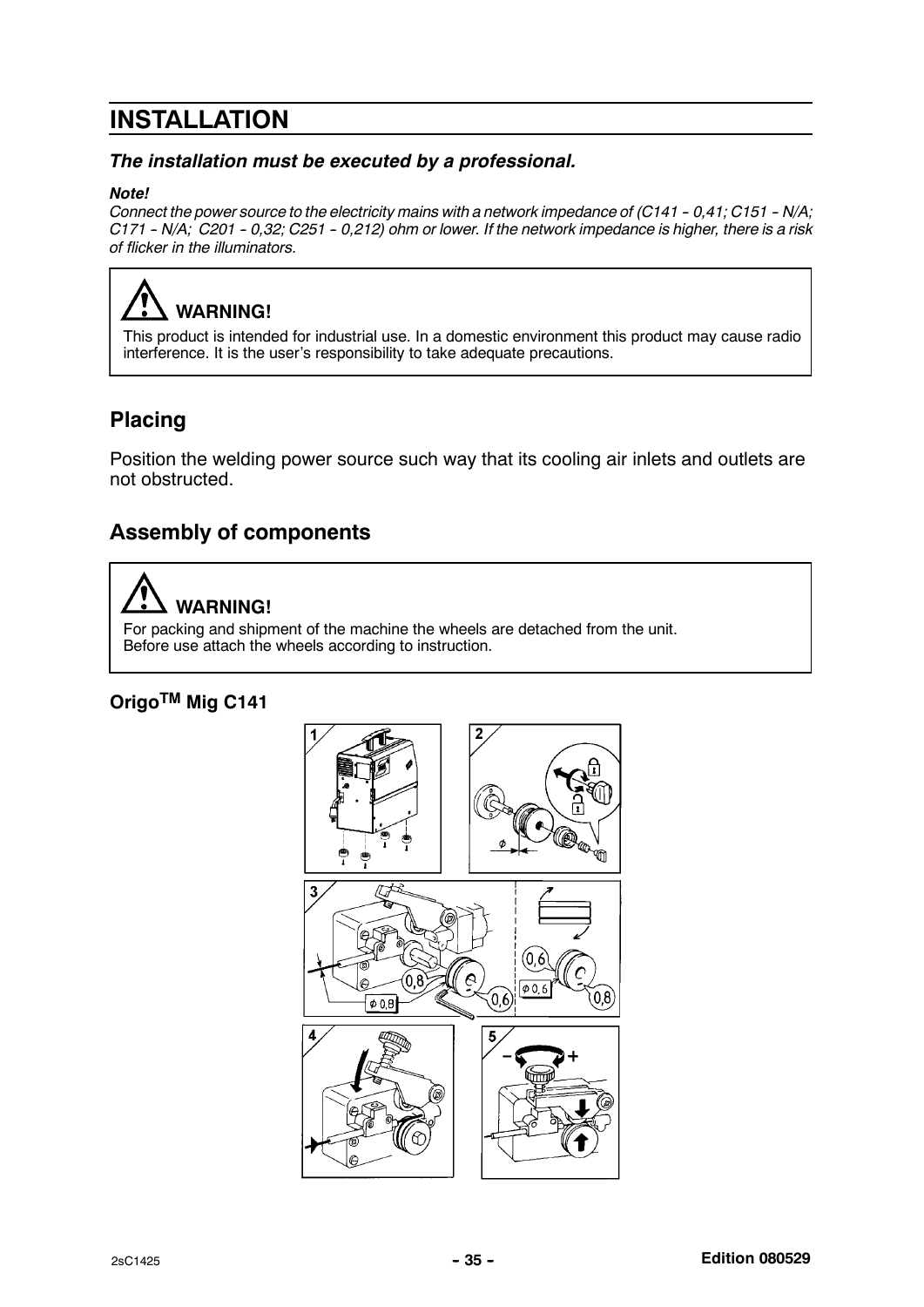Origo™ Mig C151

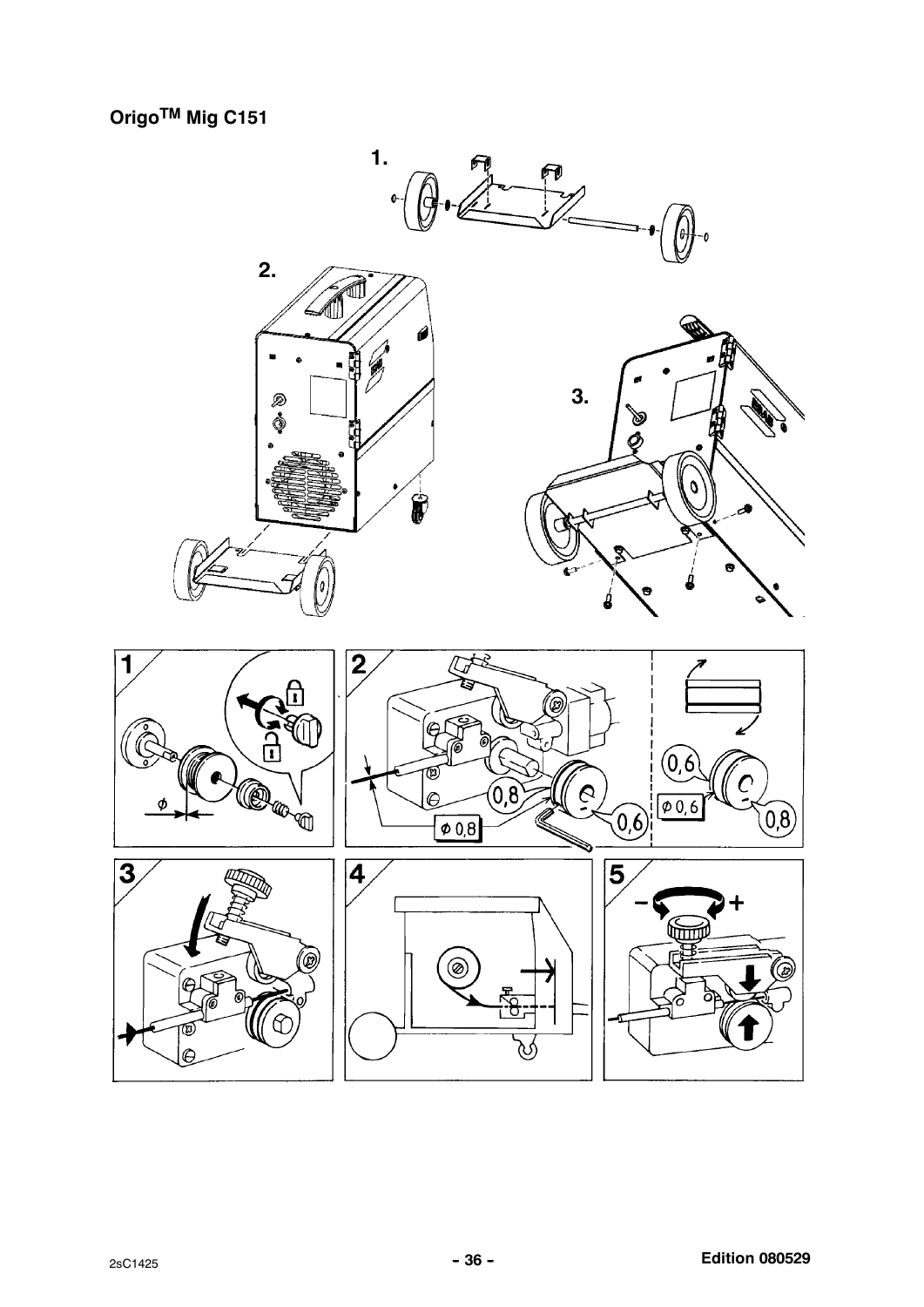OrigoTM Mag C171/C201/C251



### Electrical installation

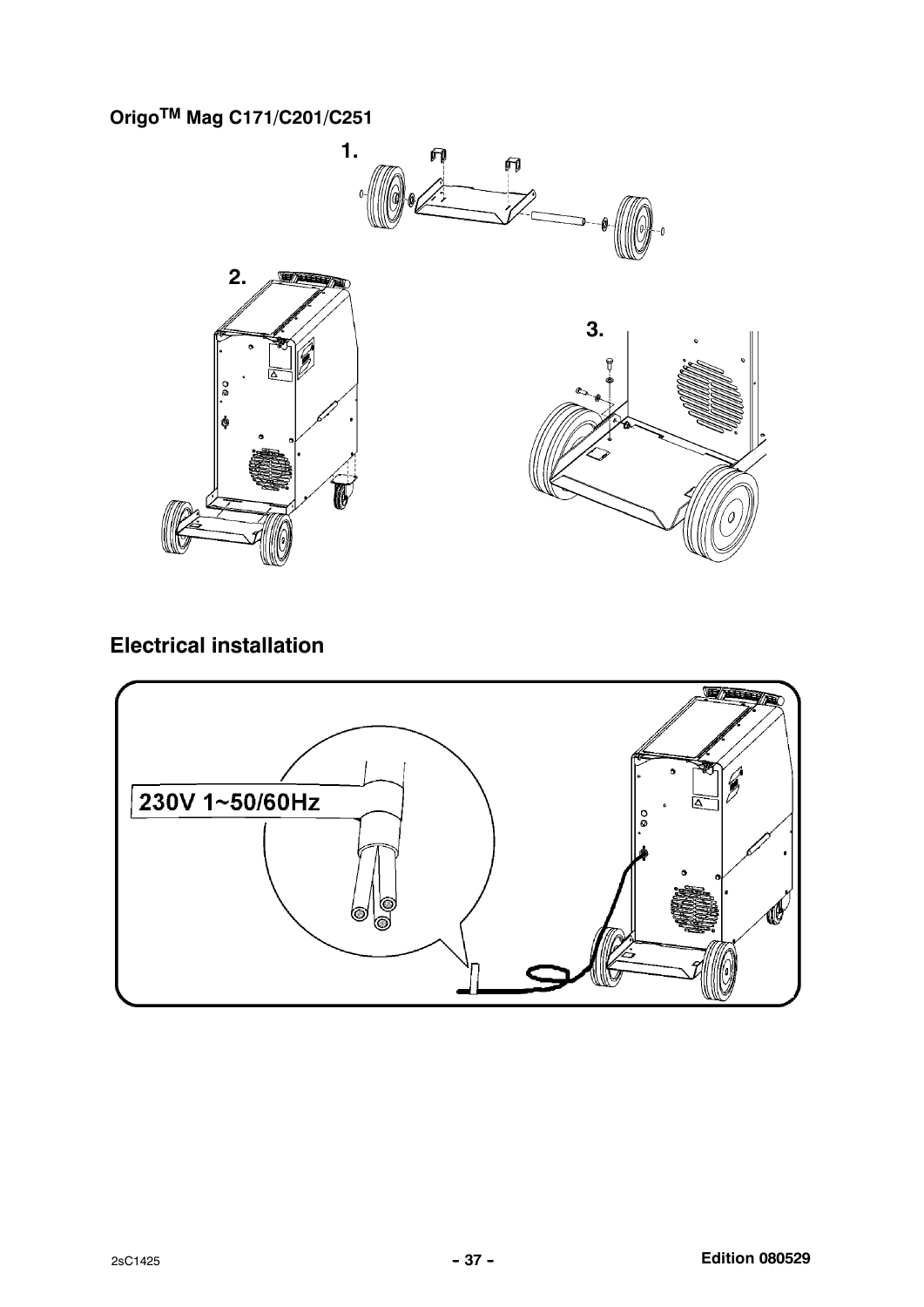### Mains power supply

Check that the unit is connected to the correct mains power supply voltage, and that it is protected by the correct fuse size. A protective earth connection must be made, in accordance with regulations.



|                                        | Origo <sup>TM</sup><br><b>Mig C141</b> | Origo $\overline{\text{TM}}$<br><b>Mig C151</b> | Origo <sup>TM</sup><br><b>Mag C171</b> | Origo™<br><b>Mag C201</b>   | Origo <sup>TM</sup><br><b>Mag C251</b> |
|----------------------------------------|----------------------------------------|-------------------------------------------------|----------------------------------------|-----------------------------|----------------------------------------|
| <b>Voltage V</b>                       | 220-230V,<br>1~50/60Hz                 | 220-230V.<br>$1 - 50/60$ Hz                     | 220-230V.<br>1~50/60Hz                 | 220-230V.<br>$1 - 50/60$ Hz | 220-230V.<br>$1 - 50/60$ Hz            |
| <b>Current A</b><br>at 100% duty cycle | 5,1                                    | 8,3                                             | 12,0                                   | 13.0                        | 16,6                                   |
| at 60% duty cycle                      | 7,0                                    | 12.0                                            | 15,7                                   | 18,2                        | 23.4                                   |
| at $@$ % duty cycle                    | 11,5A @25%                             | 13,0 @50%                                       | 27,8 @ 25%                             | 36,2 @ 23%                  | 38,7 @ 30%                             |
| at 20% duty cycle                      | 13.8                                   | 20,4                                            | 29,7                                   | 39.0                        | 47.5                                   |
| Cable area $mm2$                       | $3 \times 1.5$                         | $3 \times 1.5$                                  | $3 \times 1.5$                         | $3 \times 2.5$              | $3 \times 4.0$                         |
| <b>Fuse slow A</b>                     | 10                                     | $10(16*)$                                       | 16                                     | 20                          | 35                                     |

NB: The mains cable areas and fuse sizes as shown above are in accordance with Swedish regulations. They may not be applicable in other countries: make sure that the cable area and fuse sizes comply with the relevant national regulations.

\*- in the supply networks of high level of short circuit power (low impedance of network) it is recommended to use 16A fuse.

### **OPERATION**

General safety regulations for the handling of the equipment appear from page 33. Read through before you start using the equipment!



### WARNING!

Rotating parts can cause injury, take great care.



To prevent the reel sliding off the hub: Lock the reel in place by turning the red knob as shown on the warning label attached next to the hub.

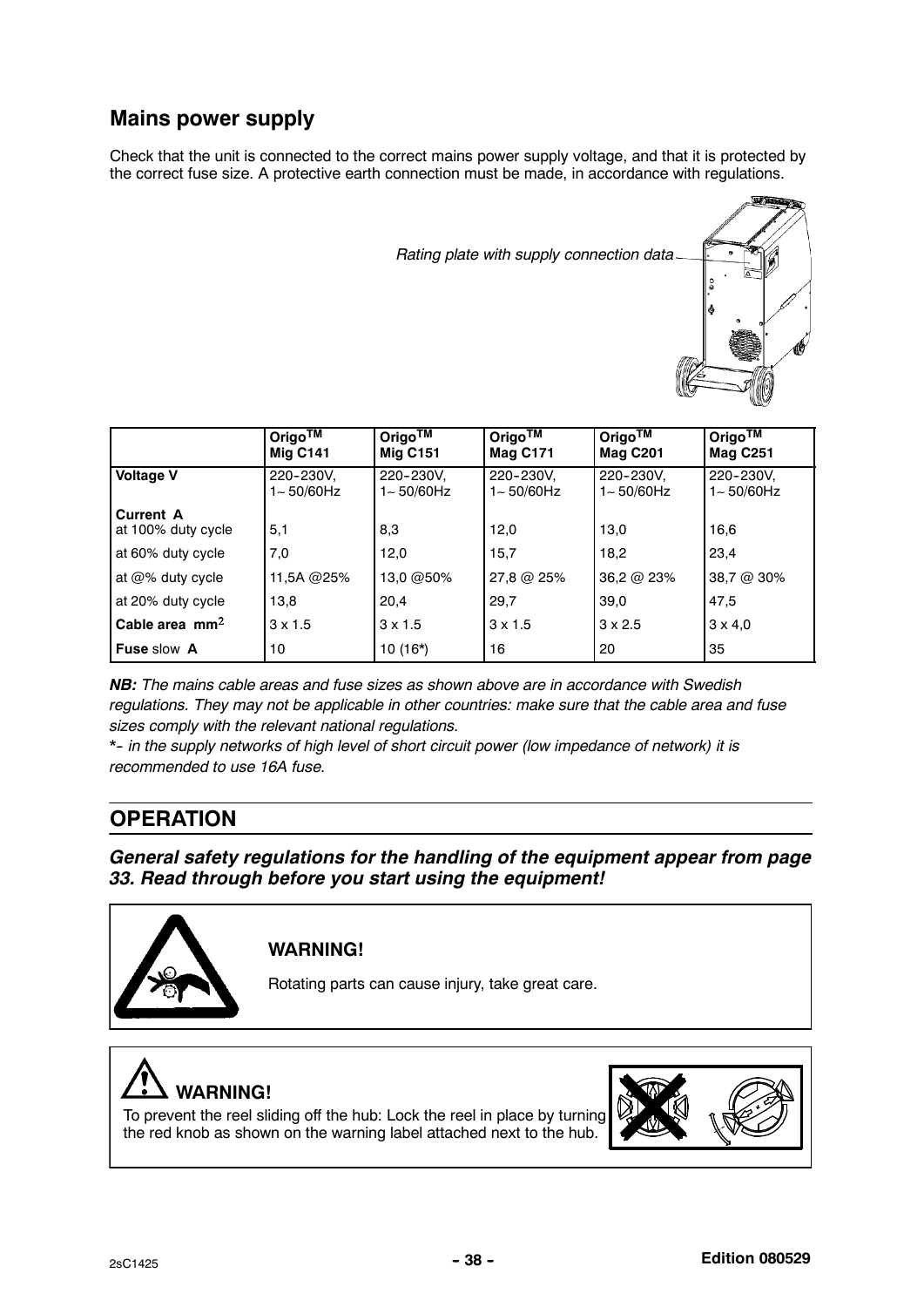### **WARNING - TIPPING RISK!**

There is a risk of tipping while transportation and operation, if the welding machine leans more than 10<sup>o</sup>. In that case appropriate securing has to be provided !

### Connection and control devices

- 1 Mains supply switch with indicating lamp, only in C171/C201/C251
- 
- 3 Welding voltage switch C141: OFF + 4 steps (mains ON/OFF) C151: OFF + 7 steps (mains ON/OFF) C171: 8 steps C201: 12 steps C251: 12 steps
- 4 EURO connector for welding gun, only in C171/C201/C251
- 4a Welding gun, fixed, only in C141/C151

 $\overline{A}$ 

 $5a$ 

5 Connection for return cable (-), only in C251

C



- 2 Orange indicating lamp, overheating 6 Knob for spot welding ON/OFF and time setting, only in C171/C201/C251
	- 7 Knob for wire speed setting
	- 8 Digital instrument  $V / A$ , only in C171/C201/C251 (option,see user manual)
	- 9 Knob for burn-back time setting. In C251 located in wire feeder compartment. In C171/C201 located on control board.

à.

C

**CON** 

Ĺ

G

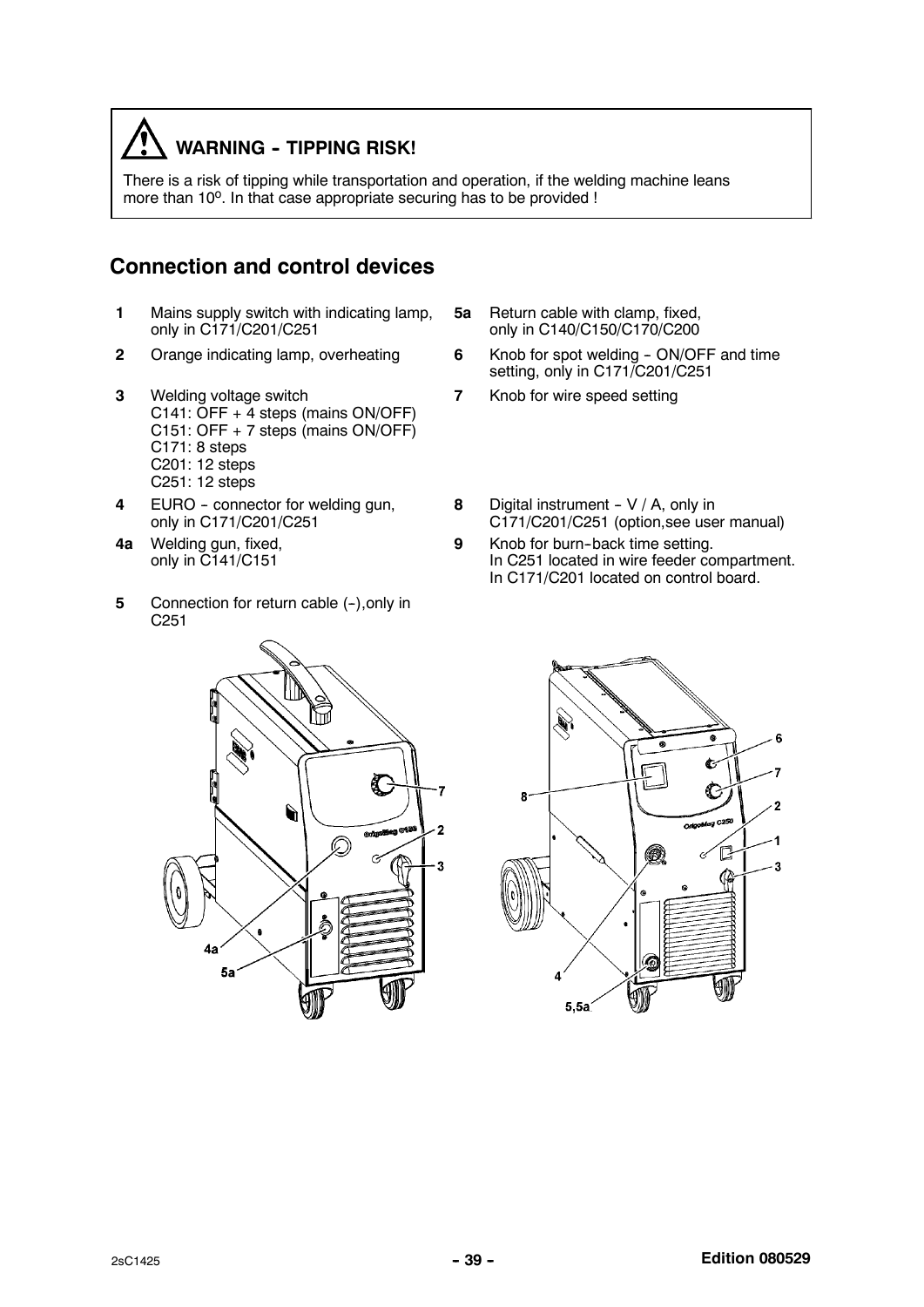### Welding without gas



### Wire feed pressure

Start by making sure that the wire moves smoothly through the wire guide. Then set the pressure of the wire feeder's pressure rollers. It is important that the pressure is not too great.



To check that the feed pressure is set correctly, you can feed out the wire against an insolated object, e.g. a piece of wood.

When you hold the gun approx. 5 mm from the piece of wood (fig. 1) the feed rollers should slip.

If you hold the gun approx. 50 mm from the piece of wood, the wire should be fed out and bend (fig. 2).

### Replacing and inserting wire

- Open the side panel.
- Disconnect the pressure sensor by folding it backwards, the pressure rollers slide up.
- Straighten out the new wire 10-20 cm. File away burrs and sharp edges from the end of the wire before inserting it into the wire feed unit.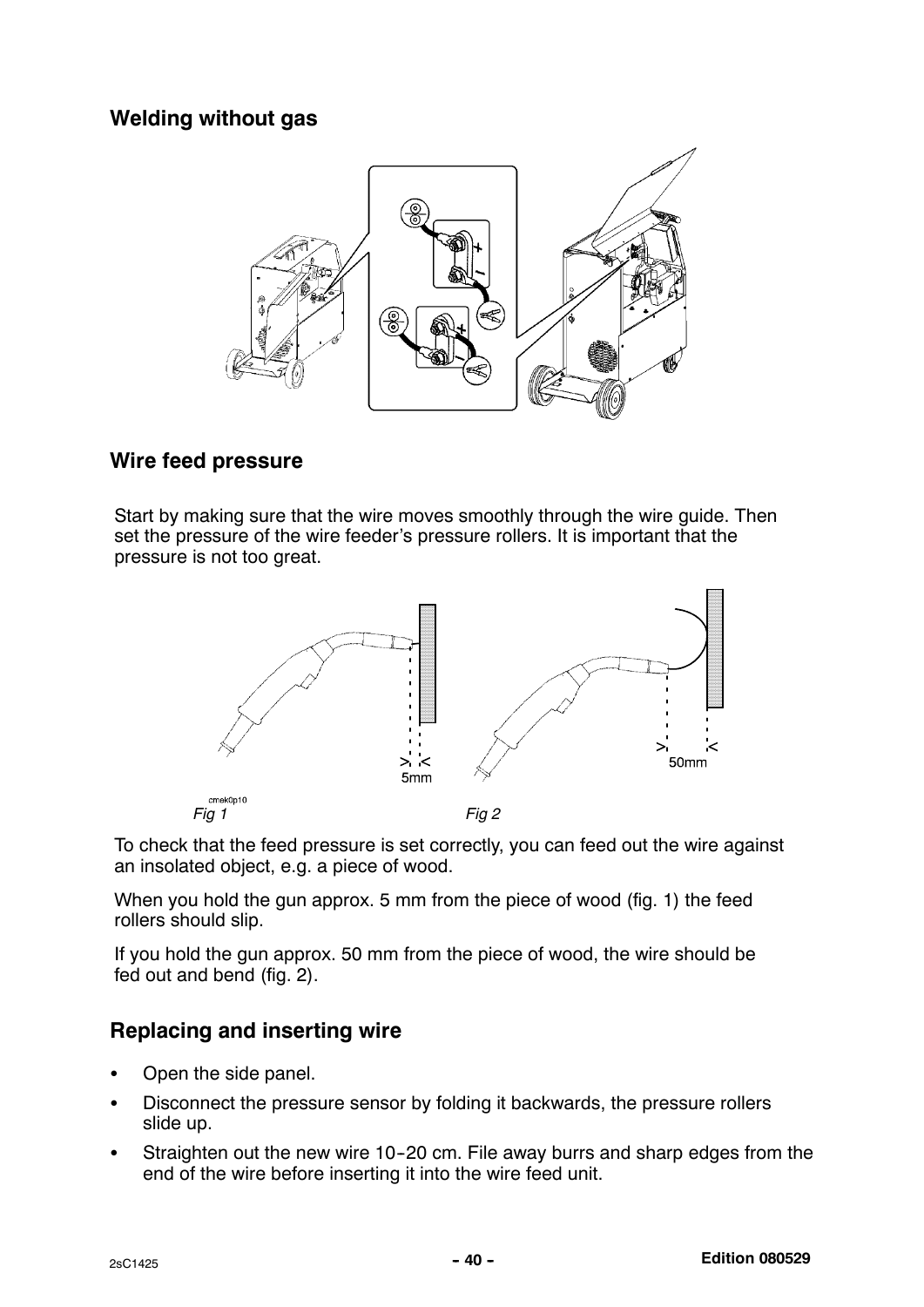- Make sure that the wire goes properly into the feed roller track and into the outlet nozzle and the wire guide.
- Secure the pressure sensor.
- Close the side panel.

### Overheating protection

When the machine is switched on with the mains switch [1] or [3] depending on machine model, indicating lamp  $[1]$  is on and lamp  $[2]$  off - the machine is ready to operate. If the internal temperature becomes too high, the welding is interrupted and disabled. This state is indicated by lighting of the orange indicating lamp [2] on the front of the machine. It resets automatically when the temperature has fallen.

### MAINTENANCE

Regular maintenance is important for safe, reliable operation.

### Note!

All guarantee undertakings from the supplier cease to apply if the customer himself attempts any work in the product during the guarantee period in order to rectify any faults.

### Inspection and cleaning

Check regularly that the power source is free from dirt.

The power source should be regularly blown clean using dry compressed air at reduced pressure. More frequently in dirty environments. Otherwise the air inlet/outlet may become blocked and cause overheating.

### Welding gun

 Cleaning and replacement of the welding gun's wear parts should take place at regular intervals in order to achieve trouble--free wire feed. Blow the wire guide clean regularly and clean the contact tip.

### The brake hub

The hub is adjusted when delivered, if readjustment is required, follow the instructions below. Adjust the brake hub so that wire is slightly slack when wire feed stops.



- Adiusting the braking torque:
	- Turn the red handle to the locked position.
	- Insert a screwdriver into the springs in the hub.

Turn the springs clockwise to reduce the braking torque

Turn the springs anticlockwise to increase the braking torque. NB: Turn both springs through the same amount.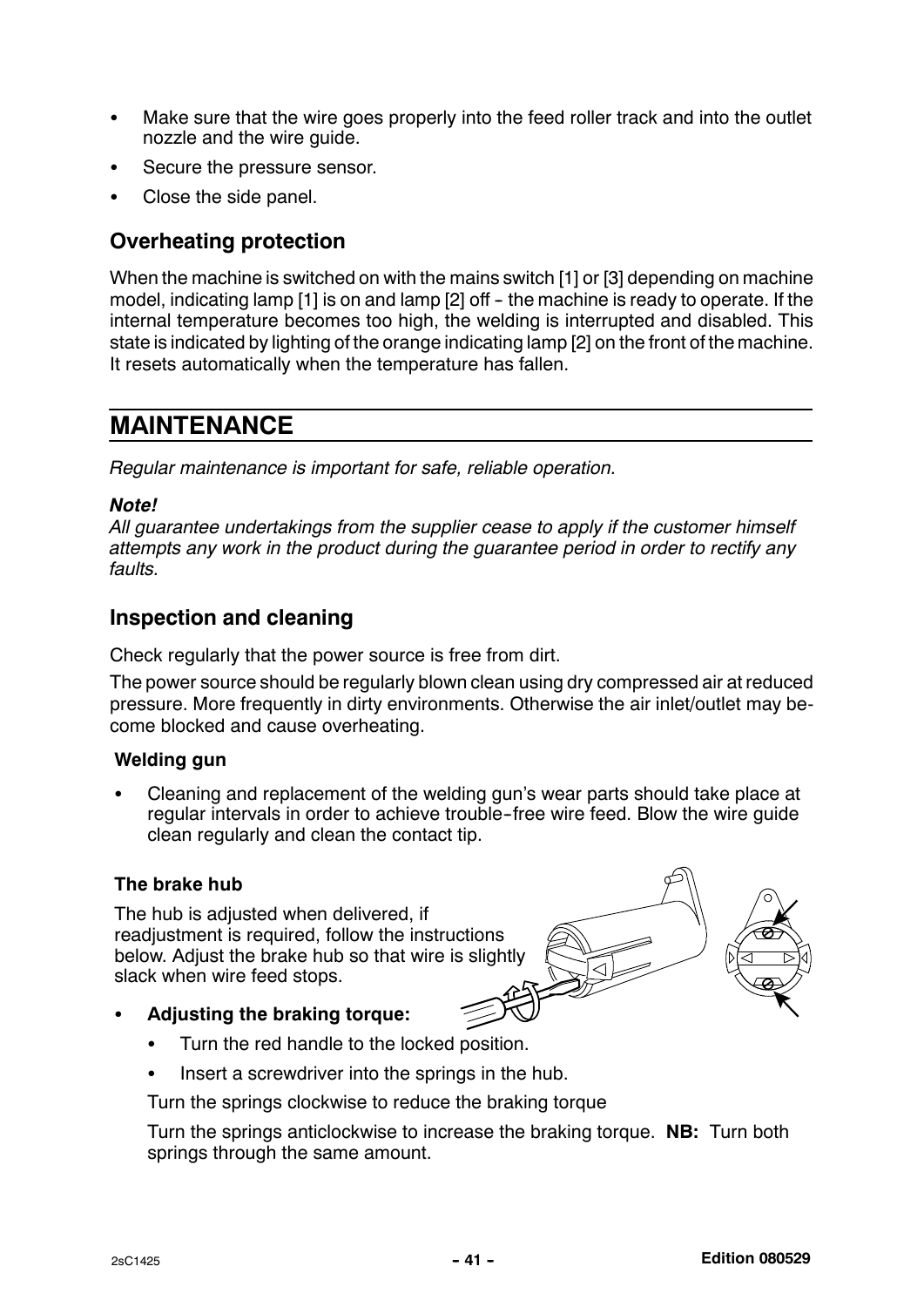### FAULT TRACING

Try these recommended checks and inspections before sending for an authorised service technican.

| <b>Type of fault</b>                             | <b>Actions</b>                                                                                                                     |
|--------------------------------------------------|------------------------------------------------------------------------------------------------------------------------------------|
| No arc                                           | Check that the mains power supply switch is turned on.<br>٠                                                                        |
|                                                  | Check that the welding current supply and return cables are<br>$\bullet$<br>correctly connected.                                   |
|                                                  | Check that correct current value is set.<br>٠                                                                                      |
| Welding current is interrupted<br>during welding | Check whether the thermal overload trip has operated<br>$\bullet$<br>(indicated by the orange lamp on the front).                  |
|                                                  | Check the main power supply fuses.<br>٠                                                                                            |
| Thermal overload trips<br>operate frequently     | Check to see whether the air inlets/outlets are clogged.<br>٠                                                                      |
|                                                  | Make sure that you are not exceeding the rated data for the<br>٠<br>power source (i.e. that the unit is not being overloaded).     |
| Poor welding performance                         | Check that the welding current supply and return cables are<br>٠<br>correctly connected.                                           |
|                                                  | Check that the correct current value is set.<br>$\bullet$                                                                          |
|                                                  | Check that the correct welding wires are being used.<br>٠                                                                          |
|                                                  | Check the main power supply fuses.<br>$\bullet$                                                                                    |
|                                                  | Check the wire feed unit - if proper rolls are applied and<br>٠<br>properly set the pressure of the wire feeder's pressure rollers |

### ORDERING OF SPARE PARTS

Spare parts may be ordered through your nearest ESAB dealer, see the last page of this publication.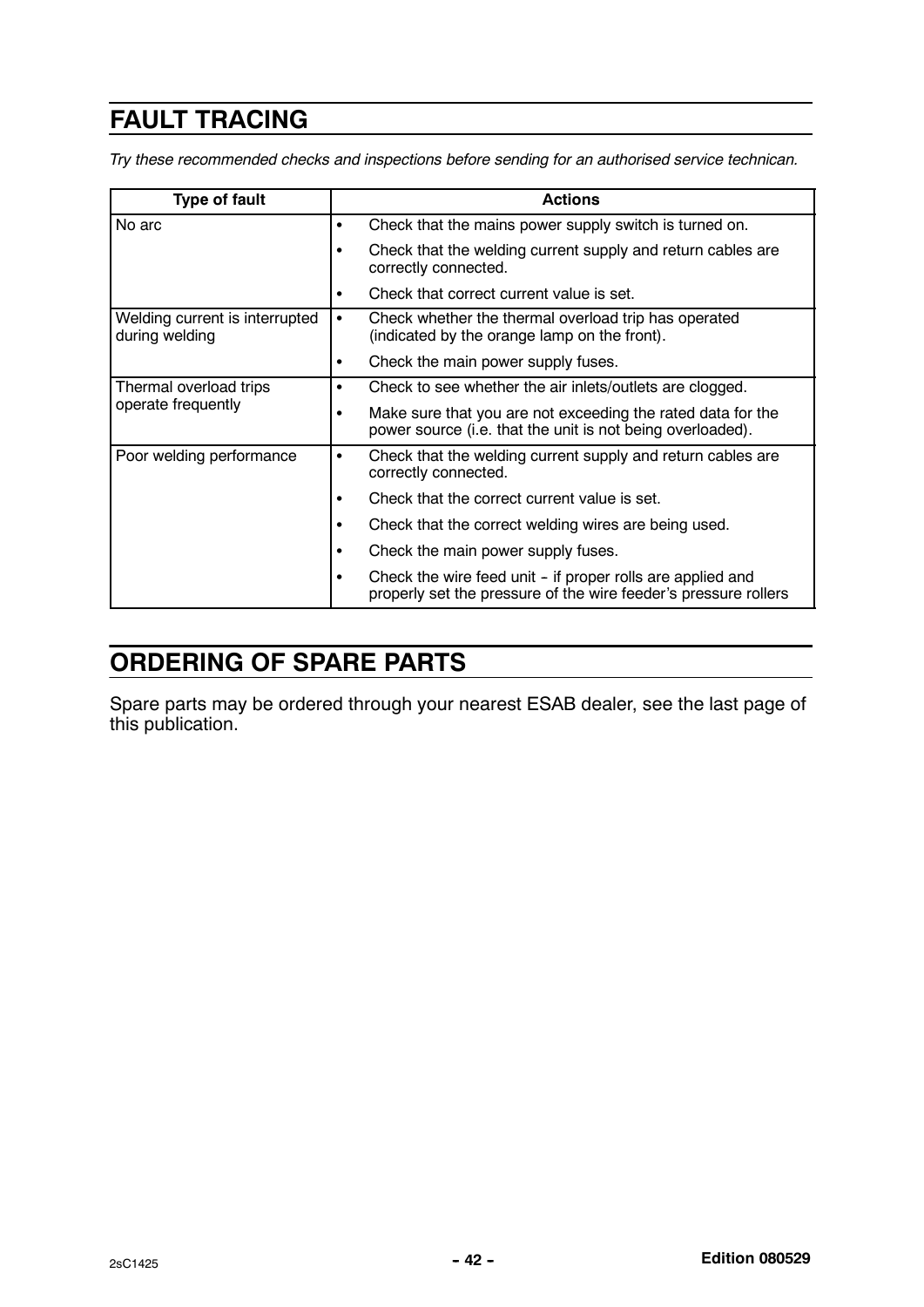# **NOTES**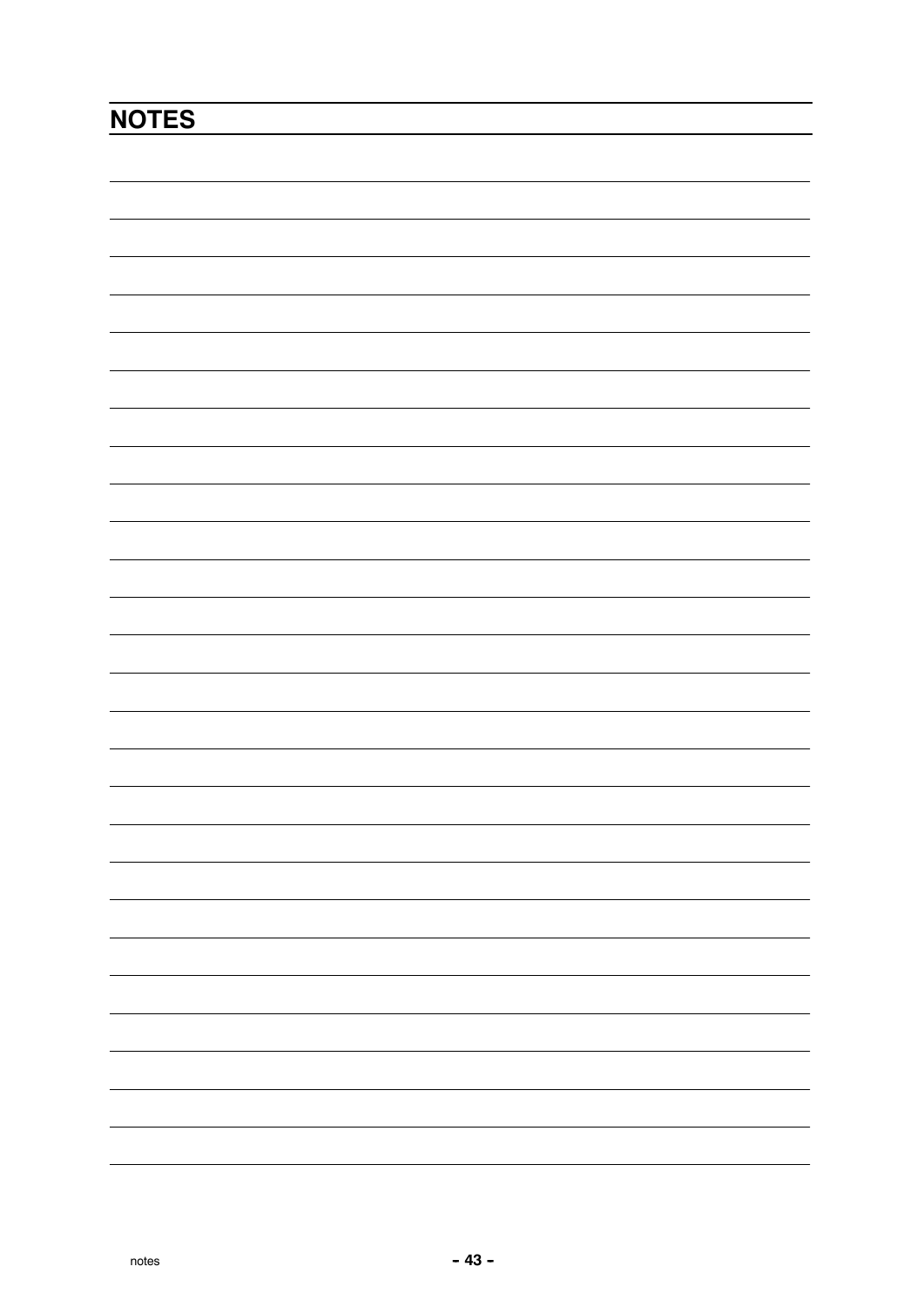